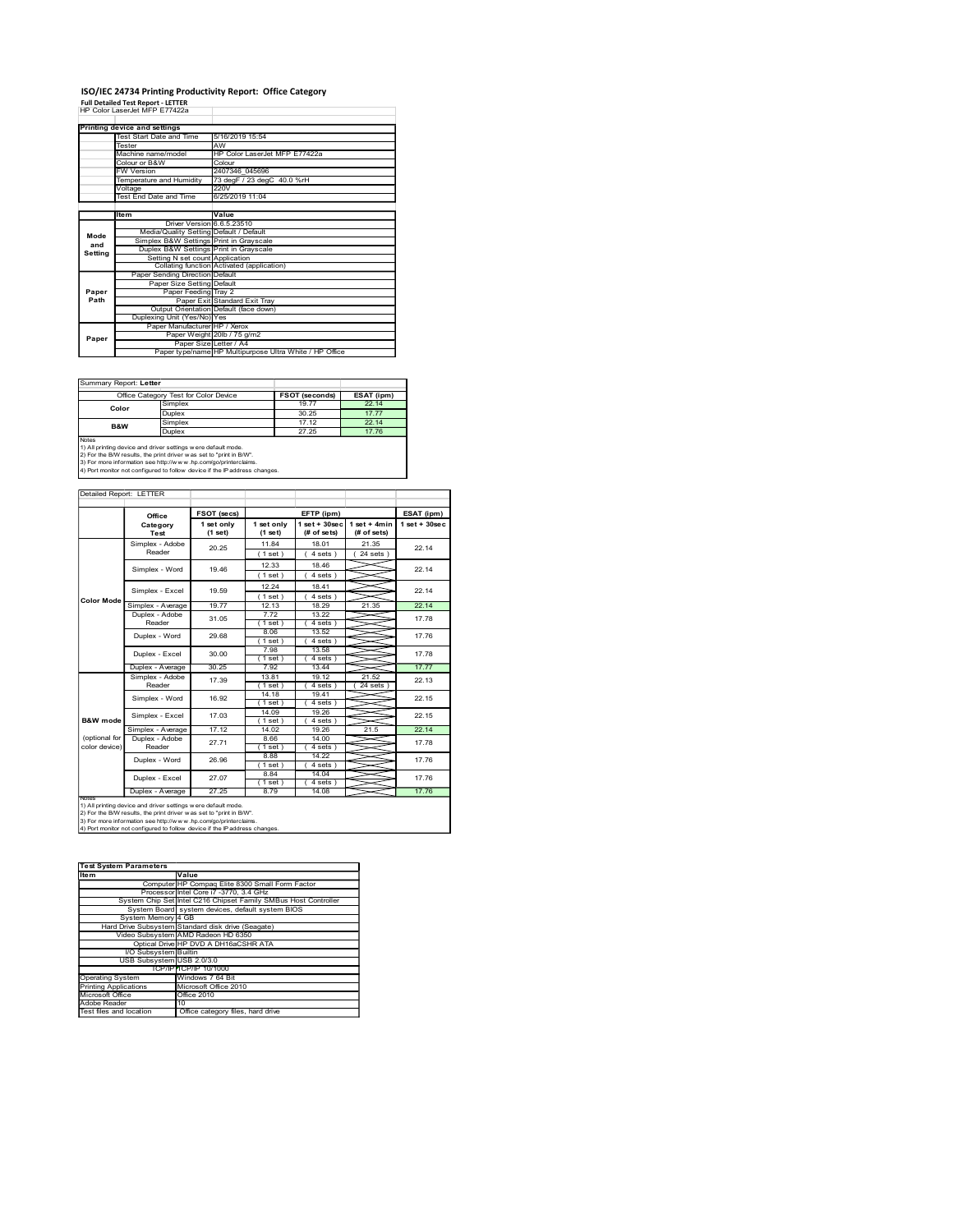## ISO/IEC 24734 Printing Productivity Report: Office Category Full Detailed Test Report - A4

| Tull Detailed Test Report - A+ |  |
|--------------------------------|--|
| HP Color LaserJet MFP E77422a  |  |

|                     | ISO/IEC 24734 Printing Productivity Report: Office Category                                                                                   |                                                                           |                                 |                                                         |                                |                                  |
|---------------------|-----------------------------------------------------------------------------------------------------------------------------------------------|---------------------------------------------------------------------------|---------------------------------|---------------------------------------------------------|--------------------------------|----------------------------------|
|                     | <b>Full Detailed Test Report - A4</b><br>HP Color LaserJet MFP E77422a                                                                        |                                                                           |                                 |                                                         |                                |                                  |
|                     | Printing device and settings<br>Test Start Date and Time                                                                                      | 5/16/2019 15:54                                                           |                                 |                                                         |                                |                                  |
|                     | Tester<br>Machine name/model                                                                                                                  | AW                                                                        | HP Color LaserJet MFP E77422a   |                                                         |                                |                                  |
|                     | Colour or B&W<br>FW Version                                                                                                                   | Colour                                                                    | 2407346_045696                  |                                                         |                                |                                  |
|                     | Temperature and Humidity                                                                                                                      | 220V                                                                      | 73 degF / 23 degC 40.0 %rH      |                                                         |                                |                                  |
|                     | Voltage<br>Test End Date and Time                                                                                                             | 6/25/2019 11:04                                                           |                                 |                                                         |                                |                                  |
|                     | Item                                                                                                                                          | Value<br>Driver Version 6.6.5.23510                                       |                                 |                                                         |                                |                                  |
| Mode<br>and         | Simplex B&W Settings Print in Grayscale                                                                                                       | Media/Quality Setting Default / Default                                   |                                 |                                                         |                                |                                  |
| Setting             |                                                                                                                                               | Duplex B&W Settings Print in Grayscale<br>Setting N set count Application |                                 |                                                         |                                |                                  |
|                     | Paper Sending Direction Default                                                                                                               | Collating function Activated (application)                                |                                 |                                                         |                                |                                  |
| Paper               |                                                                                                                                               | Paper Size Setting Default<br>Paper Feeding Tray 2                        |                                 |                                                         |                                |                                  |
| Path                |                                                                                                                                               | Paper Exit Standard Exit Tray                                             |                                 |                                                         |                                |                                  |
|                     | Output Orientation Default (face down)<br>Duplexing Unit (Yes/No) Yes<br>Paper Manufacturer   HP / Xerox                                      |                                                                           |                                 |                                                         |                                |                                  |
| Paper               |                                                                                                                                               | Paper Weight 20lb / 75 g/m2<br>Paper Size Letter / A4                     |                                 | Paper type/name HP Multipurpose Ultra White / HP Office |                                |                                  |
|                     |                                                                                                                                               |                                                                           |                                 |                                                         |                                |                                  |
| Summary Report: A4  |                                                                                                                                               |                                                                           |                                 |                                                         |                                |                                  |
|                     | Office Category Test for Color Device<br>Simplex                                                                                              |                                                                           |                                 | <b>FSOT (seconds)</b><br>19.73                          | ESAT (ipm)<br>22.13            |                                  |
|                     | Colour<br>Duplex<br>Simplex                                                                                                                   |                                                                           |                                 | 30.35<br>17.16                                          | 17.85<br>22.13                 |                                  |
| Notes               | <b>B&amp;W</b><br>Duplex                                                                                                                      |                                                                           |                                 | 27.19                                                   | 17.83                          |                                  |
|                     | 1) All printing device and driver settings w ere default mode.<br>2) For the B/W results, the print driver was set to "print in B/W".         |                                                                           |                                 |                                                         |                                |                                  |
|                     | 3) For more information see http://www.hp.com/go/printerclaims.<br>4) Port monitor not configured to follow device if the IP address changes. |                                                                           |                                 |                                                         |                                |                                  |
| Detailed Report: A4 |                                                                                                                                               |                                                                           |                                 |                                                         |                                |                                  |
|                     |                                                                                                                                               | FSOT (secs)                                                               |                                 | EFTP (ipm)                                              |                                |                                  |
|                     | Office<br>Category<br>Test                                                                                                                    | 1 set only<br>(1 <sub>set</sub> )                                         | 1 set only<br>$(1$ set)         | $1$ set + $30$ sec<br>(# of sets)                       | $1 set + 4 min$<br>(# of sets) | $1 set + 30 sec$                 |
|                     | Simplex - Adobe                                                                                                                               | 20.19                                                                     | 11.88                           | 18.10                                                   | 21.29                          |                                  |
|                     | Reader                                                                                                                                        |                                                                           | (1 set)<br>12.33                | (4 sets)<br>18.32                                       | (24 sets)                      |                                  |
|                     |                                                                                                                                               |                                                                           |                                 |                                                         |                                |                                  |
|                     | Simplex - Word                                                                                                                                | 19.46                                                                     | (1 set)                         | (4 sets)                                                |                                |                                  |
| Colour<br>Mode      | Simplex - Excel                                                                                                                               | 19.52                                                                     | 12.29<br>(1 set)                | 18.31<br>4 sets                                         |                                |                                  |
|                     | Simplex - Average<br>Duplex - Adobe                                                                                                           | 19.73                                                                     | 12.16<br>7.68                   | 18.24<br>13.24                                          | 21.29                          |                                  |
|                     | Reader<br>Duplex - Word                                                                                                                       | 31.16<br>29.95                                                            | (1 set)<br>8.00<br>$(1$ set $)$ | (4 sets)<br>13.54<br>$(4 \text{ sets})$                 |                                | 22.14<br>22.13<br>17.86<br>17.84 |

| Summary Report: A4 |                                                                     |                       |            |
|--------------------|---------------------------------------------------------------------|-----------------------|------------|
|                    | Office Category Test for Color Device                               | <b>FSOT (seconds)</b> | ESAT (ipm) |
| Colour             | Simplex                                                             | 19.73                 | 22.13      |
|                    | Duplex                                                              | 30 35                 | 17.85      |
| B&W                | Simplex                                                             | 17.16                 | 22.13      |
|                    | Duplex                                                              | 27 19                 | 17.83      |
| Notes              |                                                                     |                       |            |
|                    | 1) All printing device and driver settings w ere default mode.      |                       |            |
|                    | 2) For the B/W results, the print driver was set to "print in B/W". |                       |            |
|                    | 3) For more information see http://www.hp.com/go/printerclaims.     |                       |            |

|                                                                                                                                         | Tester<br>Machine name/model                                                                                                                  |                       | AW                                                                                 | HP Color LaserJet MFP E77422a                   |                                |                        |                  |
|-----------------------------------------------------------------------------------------------------------------------------------------|-----------------------------------------------------------------------------------------------------------------------------------------------|-----------------------|------------------------------------------------------------------------------------|-------------------------------------------------|--------------------------------|------------------------|------------------|
|                                                                                                                                         | Colour or B&W<br>W Version                                                                                                                    |                       | Colour<br>2407346_045696                                                           |                                                 |                                |                        |                  |
|                                                                                                                                         | <b>Temperature and Humidity</b>                                                                                                               |                       |                                                                                    | 73 degF / 23 degC 40.0 %rH                      |                                |                        |                  |
|                                                                                                                                         | Voltage<br><b>Test End Date and Time</b>                                                                                                      |                       | 220V<br>6/25/2019 11:04                                                            |                                                 |                                |                        |                  |
|                                                                                                                                         | Item                                                                                                                                          |                       | Value                                                                              |                                                 |                                |                        |                  |
|                                                                                                                                         |                                                                                                                                               |                       | Driver Version 6.6.5.23510                                                         |                                                 |                                |                        |                  |
| Mode                                                                                                                                    |                                                                                                                                               |                       | Media/Quality Setting Default / Default<br>Simplex B&W Settings Print in Grayscale |                                                 |                                |                        |                  |
| and<br>Setting                                                                                                                          |                                                                                                                                               |                       | Duplex B&W Settings Print in Grayscale<br>Setting N set count Application          |                                                 |                                |                        |                  |
|                                                                                                                                         |                                                                                                                                               |                       |                                                                                    | Collating function Activated (application)      |                                |                        |                  |
|                                                                                                                                         | Paper Sending Direction Default                                                                                                               |                       | Paper Size Setting Default                                                         |                                                 |                                |                        |                  |
| Paper<br>Path                                                                                                                           |                                                                                                                                               | Paper Feeding Tray 2  |                                                                                    |                                                 |                                |                        |                  |
| Paper Exit Standard Exit Tray<br>Output Orientation Default (face down)<br>Duplexing Unit (Yes/No) Yes<br>Paper Manufacturer HP / Xerox |                                                                                                                                               |                       |                                                                                    |                                                 |                                |                        |                  |
| Paper Weight 20lb / 75 g/m2<br>Paper                                                                                                    |                                                                                                                                               |                       |                                                                                    |                                                 |                                |                        |                  |
| Paper Size Letter / A4<br>Paper type/name HP Multipurpose Ultra White / HP Office                                                       |                                                                                                                                               |                       |                                                                                    |                                                 |                                |                        |                  |
|                                                                                                                                         |                                                                                                                                               |                       |                                                                                    |                                                 |                                |                        |                  |
|                                                                                                                                         |                                                                                                                                               |                       |                                                                                    |                                                 |                                |                        |                  |
| Summary Report: A4                                                                                                                      |                                                                                                                                               |                       |                                                                                    |                                                 |                                |                        |                  |
|                                                                                                                                         | Office Category Test for Color Device                                                                                                         |                       |                                                                                    |                                                 | <b>FSOT (seconds)</b>          | ESAT (ipm)             |                  |
| Colour                                                                                                                                  | Duplex                                                                                                                                        | Simplex               |                                                                                    |                                                 | 19.73<br>30.35                 | 22.13<br>17.85         |                  |
| B&W                                                                                                                                     |                                                                                                                                               | Simplex               |                                                                                    |                                                 | 17.16                          | 22.13                  |                  |
| Notes                                                                                                                                   | Duplex                                                                                                                                        |                       |                                                                                    |                                                 | 27.19                          | 17.83                  |                  |
|                                                                                                                                         | 1) All printing device and driver settings w ere default mode.<br>2) For the B/W results, the print driver was set to "print in B/W".         |                       |                                                                                    |                                                 |                                |                        |                  |
|                                                                                                                                         | 3) For more information see http://www.hp.com/go/printerclaims.                                                                               |                       |                                                                                    |                                                 |                                |                        |                  |
|                                                                                                                                         | 4) Port monitor not configured to follow device if the IP address changes.                                                                    |                       |                                                                                    |                                                 |                                |                        |                  |
| Detailed Report: A4                                                                                                                     |                                                                                                                                               |                       |                                                                                    |                                                 |                                |                        |                  |
|                                                                                                                                         |                                                                                                                                               |                       |                                                                                    |                                                 |                                |                        |                  |
|                                                                                                                                         | Office<br>Category                                                                                                                            |                       | FSOT (secs)<br>1 set only                                                          | 1 set only                                      | EFTP (ipm)<br>$1 set + 30 sec$ | $1 set + 4 min$        | $1 set + 30 sec$ |
|                                                                                                                                         | Test                                                                                                                                          |                       | (1 set)                                                                            | (1 set)                                         | (# of sets)                    | (# of sets)            |                  |
|                                                                                                                                         | Simplex - Adobe<br>Reader                                                                                                                     |                       | 20.19                                                                              | 11.88<br>(1 set)                                | 18.10<br>4 sets)               | 21.29<br>$24$ sets $)$ |                  |
|                                                                                                                                         |                                                                                                                                               |                       |                                                                                    | 12.33                                           | 18.32                          |                        |                  |
|                                                                                                                                         | Simplex - Word                                                                                                                                |                       | 19.46                                                                              | (1 set)                                         | 4 sets                         |                        |                  |
| Colour                                                                                                                                  | Simplex - Excel                                                                                                                               |                       | 19.52                                                                              | 12.29                                           | 18.31                          |                        |                  |
| Mode                                                                                                                                    | Simplex - Average                                                                                                                             |                       | 19.73                                                                              | (1 set)<br>12.16                                | 4 sets)<br>18.24               | 21.29                  |                  |
|                                                                                                                                         | Duplex - Adobe                                                                                                                                |                       | 31.16                                                                              | 7.68                                            | 13.24                          |                        |                  |
|                                                                                                                                         | Reader                                                                                                                                        |                       |                                                                                    | (1 set)                                         | (4 sets)                       |                        |                  |
|                                                                                                                                         | Duplex - Word                                                                                                                                 |                       | 29.95                                                                              | 8.00<br>(1 set)                                 | 13.54<br>(4 sets)              |                        |                  |
|                                                                                                                                         | Duplex - Excel                                                                                                                                |                       | 29.92                                                                              | 8.00<br>(1 set)                                 | 13.60<br>(4 sets)              |                        |                  |
|                                                                                                                                         | Duplex - Average                                                                                                                              |                       | 30.4                                                                               | 7.89                                            | 13.46                          |                        |                  |
|                                                                                                                                         | Simplex - Adobe<br>Reader                                                                                                                     |                       | 17.37                                                                              | 13.82<br>(1 set)                                | 19.15<br>4 sets)               | 21.13<br>$24$ sets)    |                  |
|                                                                                                                                         | Simplex - Word                                                                                                                                |                       | 17.08                                                                              | 14.05                                           | 19.40                          |                        |                  |
|                                                                                                                                         |                                                                                                                                               |                       |                                                                                    | (1 set)<br>14.10                                | 4 sets)<br>19.21               |                        |                  |
| <b>B&amp;W</b> mode                                                                                                                     | Simplex - Excel                                                                                                                               |                       | 17.01                                                                              | (1 set)                                         | (4 sets)                       |                        |                  |
| (optional for                                                                                                                           | Simplex - Average<br>Duplex - Adobe                                                                                                           |                       | 17.2                                                                               | 13.99<br>8.74                                   | 19.25<br>14.02                 | 21.1                   |                  |
| color device)                                                                                                                           | Reader                                                                                                                                        |                       | 27.39                                                                              | (1 set)                                         | (4 sets)                       |                        |                  |
|                                                                                                                                         | Duplex - Word                                                                                                                                 |                       | 26.66                                                                              | 9.00<br>(1 set)                                 | 14.12<br>(4 sets)              |                        |                  |
|                                                                                                                                         | Duplex - Excel                                                                                                                                |                       | 27.50                                                                              | 8.72                                            | 14.14                          |                        |                  |
|                                                                                                                                         | Duplex - Average                                                                                                                              |                       | 27.2                                                                               | (1 set)<br>8.82                                 | 4 sets)<br>14.09               |                        |                  |
| <b>NOTE</b>                                                                                                                             | 1) All printing device and driver settings were default mode.                                                                                 |                       |                                                                                    |                                                 |                                |                        |                  |
|                                                                                                                                         | 2) For the B/W results, the print driver was set to "print in B/W".                                                                           |                       |                                                                                    |                                                 |                                |                        |                  |
|                                                                                                                                         | 3) For more information see http://www.hp.com/go/printerclaims.<br>4) Port monitor not configured to follow device if the IP address changes. |                       |                                                                                    |                                                 |                                |                        |                  |
|                                                                                                                                         |                                                                                                                                               |                       |                                                                                    |                                                 |                                |                        |                  |
|                                                                                                                                         |                                                                                                                                               |                       |                                                                                    |                                                 |                                |                        |                  |
| <b>Item</b>                                                                                                                             | <b>Test System Parameters</b>                                                                                                                 |                       |                                                                                    |                                                 |                                |                        |                  |
|                                                                                                                                         |                                                                                                                                               | Value                 |                                                                                    | Computer HP Compaq Elite 8300 Small Form Factor |                                |                        |                  |
|                                                                                                                                         | System Chip Set Intel C216 Chipset Family SMBus Host Controller                                                                               |                       | Processor Intel Core i7 -3770, 3.4 GHz                                             |                                                 |                                |                        |                  |
|                                                                                                                                         | System Board system devices, default system BIOS                                                                                              |                       |                                                                                    |                                                 |                                |                        |                  |
|                                                                                                                                         | System Memory 4 GB                                                                                                                            |                       |                                                                                    |                                                 |                                |                        |                  |
|                                                                                                                                         | Hard Drive Subsystem Standard disk drive (Seagate)<br>Video Subsystem AMD Radeon HD 6350                                                      |                       |                                                                                    |                                                 |                                |                        |                  |
|                                                                                                                                         | Optical Drive HP DVD A DH16aCSHR ATA<br>I/O Subsystem Builtin                                                                                 |                       |                                                                                    |                                                 |                                |                        |                  |
|                                                                                                                                         | USB Subsystem USB 2.0/3.0                                                                                                                     |                       |                                                                                    |                                                 |                                |                        |                  |
| Operating System                                                                                                                        |                                                                                                                                               | TCP/IP TCP/IP 10/1000 | Vindows 7 64 Bit                                                                   |                                                 |                                |                        |                  |
| <b>Printing Applications</b>                                                                                                            |                                                                                                                                               |                       | Microsoft Office 2010                                                              |                                                 |                                |                        |                  |
| Microsoft Office<br>Adobe Reader                                                                                                        |                                                                                                                                               | Office 2010<br>10     |                                                                                    |                                                 |                                |                        |                  |
| Test files and location                                                                                                                 |                                                                                                                                               |                       | Office category files, hard drive                                                  |                                                 |                                |                        |                  |
|                                                                                                                                         |                                                                                                                                               |                       |                                                                                    |                                                 |                                |                        |                  |
|                                                                                                                                         |                                                                                                                                               |                       |                                                                                    |                                                 |                                |                        |                  |
|                                                                                                                                         |                                                                                                                                               |                       |                                                                                    |                                                 |                                |                        |                  |
|                                                                                                                                         |                                                                                                                                               |                       |                                                                                    |                                                 |                                |                        |                  |
|                                                                                                                                         |                                                                                                                                               |                       |                                                                                    |                                                 |                                |                        |                  |
|                                                                                                                                         |                                                                                                                                               |                       |                                                                                    |                                                 |                                |                        |                  |
|                                                                                                                                         |                                                                                                                                               |                       |                                                                                    |                                                 |                                |                        |                  |

| <b>Test System Parameters</b> |                                                                 |
|-------------------------------|-----------------------------------------------------------------|
| Ite <sub>m</sub>              | Value                                                           |
|                               | Computer HP Compaq Elite 8300 Small Form Factor                 |
|                               | Processor Intel Core i7 -3770, 3.4 GHz                          |
|                               | System Chip Set Intel C216 Chipset Family SMBus Host Controller |
|                               | System Board system devices, default system BIOS                |
| System Memory 4 GB            |                                                                 |
|                               | Hard Drive Subsystem Standard disk drive (Seagate)              |
|                               | Video Subsystem AMD Radeon HD 6350                              |
|                               | Optical Drive HP DVD A DH16aCSHR ATA                            |
| VO Subsystem Builtin          |                                                                 |
| USB Subsystem USB 2.0/3.0     |                                                                 |
|                               | TCP/IP TCP/IP 10/1000                                           |
| Operating System              | Windows 7 64 Bit                                                |
| Printing Applications         | Microsoft Office 2010                                           |
| Microsoft Office              | Office 2010                                                     |
| Adobe Reader                  | 10                                                              |
| Test files and location       | Office category files, hard drive                               |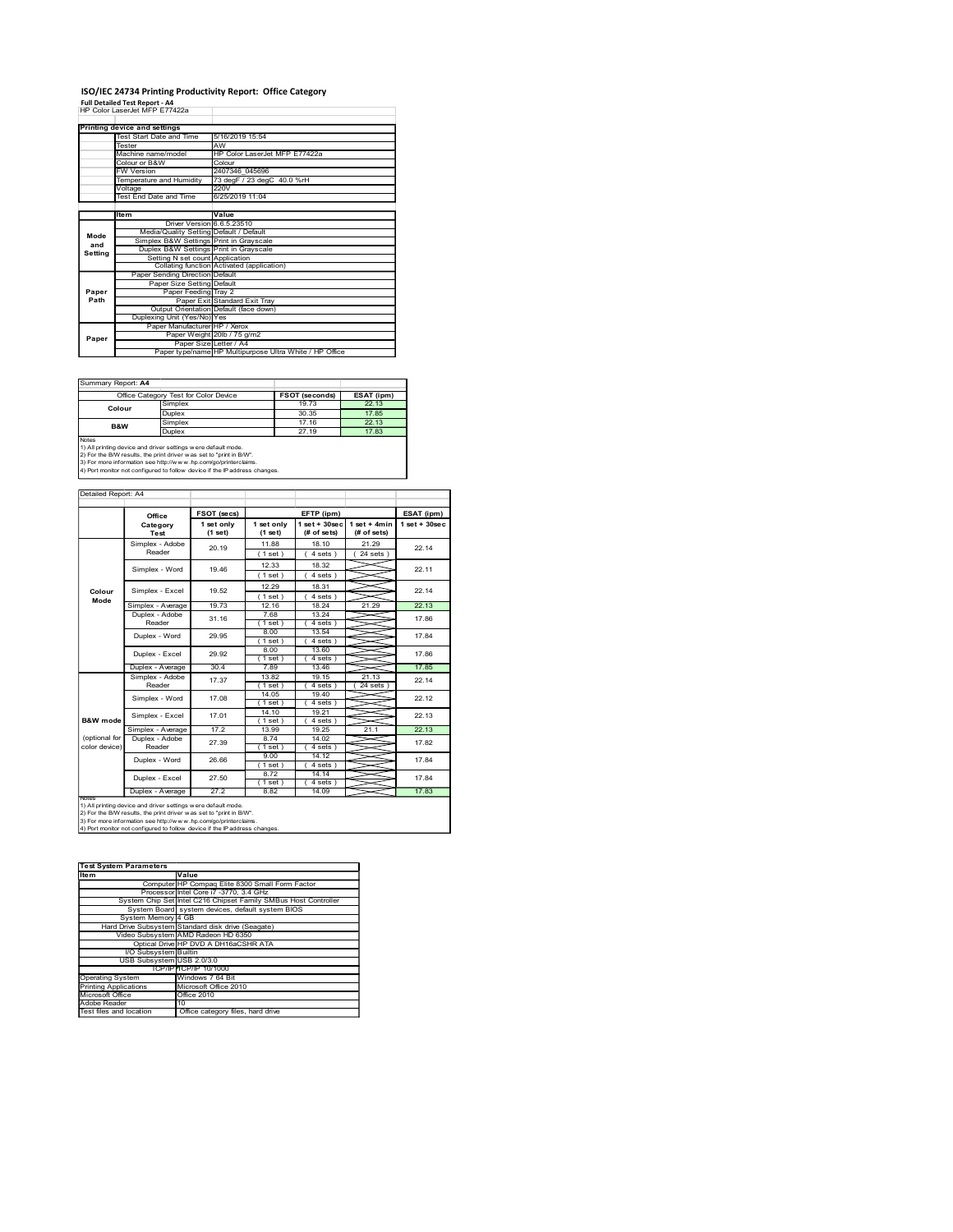## ISO/IEC 24734 Printing Productivity Report: Office Category Full Detailed Test Report - Tabloid

|                   | ISO/IEC 24734 Printing Productivity Report: Office Category                                                                            |                                                                           |                               |                                                         |                                |                                 |
|-------------------|----------------------------------------------------------------------------------------------------------------------------------------|---------------------------------------------------------------------------|-------------------------------|---------------------------------------------------------|--------------------------------|---------------------------------|
|                   | <b>Full Detailed Test Report - Tabloid</b><br>HP Color LaserJet MFP E77422a                                                            |                                                                           |                               |                                                         |                                |                                 |
|                   | <b>Printing device and settings</b>                                                                                                    |                                                                           |                               |                                                         |                                |                                 |
|                   | Test Start Date and Time<br>Tester                                                                                                     | 5/16/2019 15:54<br>AW                                                     |                               |                                                         |                                |                                 |
|                   | Machine name/model<br>Colour or B&W                                                                                                    | Colour                                                                    | HP Color LaserJet MFP E77422a |                                                         |                                |                                 |
|                   | <b>FW Version</b>                                                                                                                      | 2407346_045696                                                            |                               |                                                         |                                |                                 |
|                   | Temperature and Humidity<br>Voltage<br>Test End Date and Time                                                                          | 220V                                                                      | 73 degF / 23 degC 40.0 %rH    |                                                         |                                |                                 |
|                   |                                                                                                                                        | 6/25/2019 11:04                                                           |                               |                                                         |                                |                                 |
|                   | Item                                                                                                                                   | Value<br>Driver Version 6.6.5.23510                                       |                               |                                                         |                                |                                 |
| Mode<br>and       | Simplex B&W Settings Print in Grayscale                                                                                                | Media/Quality Setting Default / Default                                   |                               |                                                         |                                |                                 |
| Setting           |                                                                                                                                        | Duplex B&W Settings Print in Grayscale<br>Setting N set count Application |                               |                                                         |                                |                                 |
|                   | Paper Sending Direction Default                                                                                                        | Collating function Activated (application)                                |                               |                                                         |                                |                                 |
| Paper             |                                                                                                                                        | Paper Size Setting Default<br>Paper Feeding Tray 2                        |                               |                                                         |                                |                                 |
| Path              | Output Orientation Default (face down)<br>Duplexing Unit (Yes/No) Yes                                                                  | Paper Exit Standard Exit Tray                                             |                               |                                                         |                                |                                 |
|                   |                                                                                                                                        | Paper Manufacturer   HP / Xerox                                           |                               |                                                         |                                |                                 |
| Paper             |                                                                                                                                        | Paper Weight 20lb / 75 g/m2<br>Paper Size Letter / A4                     |                               |                                                         |                                |                                 |
|                   |                                                                                                                                        |                                                                           |                               | Paper type/name HP Multipurpose Ultra White / HP Office |                                |                                 |
|                   |                                                                                                                                        |                                                                           |                               |                                                         |                                |                                 |
|                   | Summary Report: Tabloid<br>Office Category Test for Color Device                                                                       |                                                                           |                               | <b>FSOT (seconds)</b>                                   | ESAT (ipm)                     |                                 |
|                   | Simplex<br>Color<br>Duplex                                                                                                             |                                                                           |                               | 19.77<br>30.25                                          | 12.57<br>8.92                  |                                 |
| <b>B&amp;W</b>    | Simplex<br>Duplex                                                                                                                      |                                                                           |                               | 26.75<br>36.60                                          | 12.57<br>8.96                  |                                 |
| Notes             | 1) All printing device and driver settings w ere default mode.                                                                         |                                                                           |                               |                                                         |                                |                                 |
|                   | 2) For the B/W results, the print driver was set to "print in B/W".<br>3) For more information see http://www.hp.com/go/printerclaims. |                                                                           |                               |                                                         |                                |                                 |
|                   | 4) Port monitor not configured to follow device if the IP address changes.                                                             |                                                                           |                               |                                                         |                                |                                 |
|                   | Detailed Report: Tabloid                                                                                                               |                                                                           |                               |                                                         |                                |                                 |
|                   |                                                                                                                                        | FSOT (secs)                                                               |                               | EFTP (ipm)                                              |                                | ESAT (ipm)                      |
|                   | Office<br>Category                                                                                                                     | 1 set only                                                                | 1 set only                    | $1$ set + $30$ sec                                      | $1 set + 4 min$<br>(# of sets) | $1 set + 30 sec$                |
|                   | Test                                                                                                                                   | (1 set)<br>29.73                                                          | (1 set)<br>8.07               | (# of sets)<br>10.46                                    | 12.05                          |                                 |
|                   | Simplex - Adobe                                                                                                                        |                                                                           |                               |                                                         |                                |                                 |
|                   | Reader                                                                                                                                 |                                                                           | (1 set)                       | (3 sets)                                                | (14 sets)                      |                                 |
|                   | Simplex - Word                                                                                                                         | 28.84                                                                     | 8.32<br>(1 set)               | 10.77<br>(3 sets)                                       |                                |                                 |
|                   | Simplex - Excel                                                                                                                        | 28.39                                                                     | 8.44                          | 10.76                                                   |                                |                                 |
| <b>Color Mode</b> | Simplex - Average                                                                                                                      | 28.99                                                                     | (1 set)<br>8.27               | (3 sets)<br>10.66                                       | 12.05                          |                                 |
|                   | Duplex - Adobe<br>Reader                                                                                                               | 41.21                                                                     | 5.80<br>(1 set)<br>6.10       | 7.54<br>(3 sets)<br>7.68                                |                                | 12.57<br>12.57<br>12.57<br>8.92 |

| Summary Report: Tabloid |                                                                     |                       |            |
|-------------------------|---------------------------------------------------------------------|-----------------------|------------|
|                         | Office Category Test for Color Device                               | <b>FSOT (seconds)</b> | ESAT (ipm) |
| Color                   | Simplex                                                             | 19.77                 | 12.57      |
|                         | <b>Duplex</b>                                                       | 30.25                 | 8.92       |
| B&W                     | Simplex                                                             | 26.75                 | 12.57      |
|                         | Duplex                                                              | 36.60                 | 8.96       |
| Notes                   | 1) All printing device and driver settings w ere default mode.      |                       |            |
|                         | 2) For the B/W results, the print driver was set to "print in B/W". |                       |            |

|                                                                                                    | סנטונו באוס מווט וווווי<br>Tester                                                                                                      | <b>AW</b>                                                                 | 101201010000                  |                       |                      |                  |  |  |
|----------------------------------------------------------------------------------------------------|----------------------------------------------------------------------------------------------------------------------------------------|---------------------------------------------------------------------------|-------------------------------|-----------------------|----------------------|------------------|--|--|
|                                                                                                    | Machine name/model<br>Colour or B&W                                                                                                    | Colour                                                                    | HP Color LaserJet MFP E77422a |                       |                      |                  |  |  |
|                                                                                                    | <b>FW Version</b>                                                                                                                      | 2407346_045696                                                            |                               |                       |                      |                  |  |  |
|                                                                                                    | Temperature and Humidity<br>Voltage                                                                                                    | <b>220V</b>                                                               | 73 degF / 23 degC 40.0 %rH    |                       |                      |                  |  |  |
|                                                                                                    | Test End Date and Time                                                                                                                 | 6/25/2019 11:04                                                           |                               |                       |                      |                  |  |  |
|                                                                                                    | ltem                                                                                                                                   | Value                                                                     |                               |                       |                      |                  |  |  |
|                                                                                                    |                                                                                                                                        | Driver Version 6.6.5.23510<br>Media/Quality Setting Default / Default     |                               |                       |                      |                  |  |  |
| Mode<br>and                                                                                        | Simplex B&W Settings Print in Grayscale                                                                                                |                                                                           |                               |                       |                      |                  |  |  |
| Setting                                                                                            |                                                                                                                                        | Duplex B&W Settings Print in Grayscale<br>Setting N set count Application |                               |                       |                      |                  |  |  |
|                                                                                                    | Paper Sending Direction Default                                                                                                        | Collating function Activated (application)                                |                               |                       |                      |                  |  |  |
|                                                                                                    |                                                                                                                                        | Paper Size Setting Default                                                |                               |                       |                      |                  |  |  |
| Paper<br>Path                                                                                      |                                                                                                                                        | Paper Feeding Tray 2<br>Paper Exit Standard Exit Tray                     |                               |                       |                      |                  |  |  |
|                                                                                                    | Output Orientation Default (face down)<br>Duplexing Unit (Yes/No) Yes<br>Paper Manufacturer HP / Xerox                                 |                                                                           |                               |                       |                      |                  |  |  |
| Paper Weight 20lb / 75 g/m2<br>Paper                                                               |                                                                                                                                        |                                                                           |                               |                       |                      |                  |  |  |
|                                                                                                    | Paper Size Letter / A4<br>Paper type/name HP Multipurpose Ultra White / HP Office                                                      |                                                                           |                               |                       |                      |                  |  |  |
|                                                                                                    |                                                                                                                                        |                                                                           |                               |                       |                      |                  |  |  |
|                                                                                                    |                                                                                                                                        |                                                                           |                               |                       |                      |                  |  |  |
|                                                                                                    | Summary Report: Tabloid                                                                                                                |                                                                           |                               |                       |                      |                  |  |  |
|                                                                                                    | Office Category Test for Color Device                                                                                                  |                                                                           |                               | <b>FSOT (seconds)</b> | ESAT (ipm)           |                  |  |  |
| Color                                                                                              | Simplex                                                                                                                                |                                                                           |                               | 19.77                 | 12.57                |                  |  |  |
|                                                                                                    | Duplex<br>Simplex                                                                                                                      |                                                                           |                               | 30.25<br>26.75        | 8.92<br>12.57        |                  |  |  |
| B&W                                                                                                | Duplex                                                                                                                                 |                                                                           |                               | 36.60                 | 8.96                 |                  |  |  |
| Notes                                                                                              | 1) All printing device and driver settings w ere default mode.                                                                         |                                                                           |                               |                       |                      |                  |  |  |
|                                                                                                    | 2) For the B/W results, the print driver was set to "print in B/W".<br>3) For more information see http://www.hp.com/go/printerclaims. |                                                                           |                               |                       |                      |                  |  |  |
|                                                                                                    | 4) Port monitor not configured to follow device if the IP address changes.                                                             |                                                                           |                               |                       |                      |                  |  |  |
|                                                                                                    |                                                                                                                                        |                                                                           |                               |                       |                      |                  |  |  |
|                                                                                                    | Detailed Report: Tabloid                                                                                                               |                                                                           |                               |                       |                      |                  |  |  |
|                                                                                                    | Office                                                                                                                                 | FSOT (secs)                                                               |                               | EFTP (ipm)            |                      |                  |  |  |
|                                                                                                    | Category                                                                                                                               | 1 set only                                                                | 1 set only                    | $1 set + 30 sec$      | $1 set + 4 min$      | $1 set + 30 sec$ |  |  |
|                                                                                                    | Test<br>Simplex - Adobe                                                                                                                | (1 set)                                                                   | (1 set)<br>8.07               | (# of sets)<br>10.46  | (# of sets)<br>12.05 |                  |  |  |
|                                                                                                    | Reader                                                                                                                                 | 29.73                                                                     | (1 set)                       | 3 sets)               | 14 sets )            |                  |  |  |
|                                                                                                    | Simplex - Word                                                                                                                         | 28.84                                                                     | 8.32                          | 10.77                 |                      |                  |  |  |
|                                                                                                    |                                                                                                                                        |                                                                           | (1 set)                       | 3 sets                |                      |                  |  |  |
|                                                                                                    | Simplex - Excel                                                                                                                        | 28.39                                                                     | 8.44<br>(1 set)               | 10.76<br>3 sets)      |                      |                  |  |  |
| Color Mode                                                                                         | Simplex - Average                                                                                                                      | 28.99                                                                     | 8.27                          | 10.66                 | 12.05                |                  |  |  |
|                                                                                                    | Duplex - Adobe                                                                                                                         | 41.21                                                                     | 5.80                          | 7.54                  |                      |                  |  |  |
|                                                                                                    | Reader                                                                                                                                 |                                                                           | (1 set)<br>6.10               | 3 sets)<br>7.68       |                      |                  |  |  |
|                                                                                                    | Duplex - Word                                                                                                                          | 39.24                                                                     | (1 set)                       | 3 sets)               |                      |                  |  |  |
|                                                                                                    | Duplex - Excel                                                                                                                         | 39.30                                                                     | 6.08<br>(1 set)               | 7.70<br>(3 sets)      |                      |                  |  |  |
|                                                                                                    | Duplex - Average                                                                                                                       | 39.92                                                                     | 5.99                          | 7.64                  |                      |                  |  |  |
|                                                                                                    | Simplex - Adobe<br>Reader                                                                                                              | 27.14                                                                     | 8.84<br>(1 set)               | 10.94<br>(3 sets)     | 12.13<br>(14 sets)   |                  |  |  |
|                                                                                                    | Simplex - Word                                                                                                                         | 26.69                                                                     | 8.99                          | 11.13                 |                      |                  |  |  |
|                                                                                                    |                                                                                                                                        |                                                                           | (1 set)<br>9.08               | (3 sets)<br>11.13     |                      |                  |  |  |
| <b>B&amp;W</b> mode                                                                                | Simplex - Excel                                                                                                                        | 26.40                                                                     | (1 set)                       | 3 sets                |                      |                  |  |  |
|                                                                                                    | Simplex - Average                                                                                                                      | 26.75                                                                     | 8.97                          | 11.06                 | 12.13                |                  |  |  |
| (optional for<br>color device)                                                                     | Duplex - Adobe<br>Reader                                                                                                               | 38.04                                                                     | 6.30<br>(1 set)               | 7.82<br>3 sets)       |                      |                  |  |  |
|                                                                                                    | Duplex - Word                                                                                                                          | 35.91                                                                     | 6.66                          | 8.04                  |                      |                  |  |  |
|                                                                                                    |                                                                                                                                        |                                                                           | (1 set)<br>6.68               | 3 sets)<br>8.00       |                      |                  |  |  |
|                                                                                                    | Duplex - Excel                                                                                                                         | 35.85                                                                     | (1 set)                       | (3 sets)              |                      |                  |  |  |
| invote                                                                                             | Duplex - Average                                                                                                                       | 36.60                                                                     | 6.54                          | 7.95                  |                      |                  |  |  |
|                                                                                                    | 1) All printing device and driver settings w ere default mode.<br>2) For the B/W results, the print driver was set to "print in B/W".  |                                                                           |                               |                       |                      |                  |  |  |
|                                                                                                    | 3) For more information see http://www.hp.com/go/printerclaims.                                                                        |                                                                           |                               |                       |                      |                  |  |  |
|                                                                                                    | 4) Port monitor not configured to follow device if the Paddress changes                                                                |                                                                           |                               |                       |                      |                  |  |  |
|                                                                                                    |                                                                                                                                        |                                                                           |                               |                       |                      |                  |  |  |
|                                                                                                    |                                                                                                                                        |                                                                           |                               |                       |                      |                  |  |  |
| <b>Item</b>                                                                                        | <b>Test System Parameters</b><br>Value                                                                                                 |                                                                           |                               |                       |                      |                  |  |  |
|                                                                                                    |                                                                                                                                        | Computer HP Compaq Elite 8300 Small Form Factor                           |                               |                       |                      |                  |  |  |
|                                                                                                    | System Chip Set Intel C216 Chipset Family SMBus Host Controller                                                                        | Processor Intel Core i7 -3770, 3.4 GHz                                    |                               |                       |                      |                  |  |  |
|                                                                                                    | System Board system devices, default system BIOS                                                                                       |                                                                           |                               |                       |                      |                  |  |  |
|                                                                                                    | System Memory 4 GB<br>Hard Drive Subsystem Standard disk drive (Seagate)                                                               |                                                                           |                               |                       |                      |                  |  |  |
|                                                                                                    | Video Subsystem AMD Radeon HD 6350                                                                                                     |                                                                           |                               |                       |                      |                  |  |  |
|                                                                                                    |                                                                                                                                        | Optical Drive HP DVD A DH16aCSHR ATA                                      |                               |                       |                      |                  |  |  |
|                                                                                                    |                                                                                                                                        |                                                                           |                               |                       |                      |                  |  |  |
|                                                                                                    | I/O Subsystem Builtin<br>USB Subsystem USB 2.0/3.0                                                                                     |                                                                           |                               |                       |                      |                  |  |  |
|                                                                                                    |                                                                                                                                        | TCP/IP TCP/IP 10/1000                                                     |                               |                       |                      |                  |  |  |
|                                                                                                    |                                                                                                                                        | Windows 7 64 Bit<br>Microsoft Office 2010                                 |                               |                       |                      |                  |  |  |
|                                                                                                    |                                                                                                                                        | Office 2010                                                               |                               |                       |                      |                  |  |  |
|                                                                                                    | 10                                                                                                                                     | Office category files, hard drive                                         |                               |                       |                      |                  |  |  |
|                                                                                                    |                                                                                                                                        |                                                                           |                               |                       |                      |                  |  |  |
|                                                                                                    |                                                                                                                                        |                                                                           |                               |                       |                      |                  |  |  |
|                                                                                                    |                                                                                                                                        |                                                                           |                               |                       |                      |                  |  |  |
|                                                                                                    |                                                                                                                                        |                                                                           |                               |                       |                      |                  |  |  |
| <b>Operating System</b><br><b>Printing Applications</b><br>Adobe Reader<br>Test files and location |                                                                                                                                        |                                                                           |                               |                       |                      |                  |  |  |
| Microsoft Office                                                                                   |                                                                                                                                        |                                                                           |                               |                       |                      |                  |  |  |

| <b>Test System Parameters</b> |                                                                 |  |  |  |  |  |
|-------------------------------|-----------------------------------------------------------------|--|--|--|--|--|
| Item                          | Value                                                           |  |  |  |  |  |
|                               | Computer HP Compaq Elite 8300 Small Form Factor                 |  |  |  |  |  |
|                               | Processor Intel Core i7 -3770, 3.4 GHz                          |  |  |  |  |  |
|                               | System Chip Set Intel C216 Chipset Family SMBus Host Controller |  |  |  |  |  |
|                               | System Board system devices, default system BIOS                |  |  |  |  |  |
| System Memory 4 GB            |                                                                 |  |  |  |  |  |
|                               | Hard Drive Subsystem Standard disk drive (Seagate)              |  |  |  |  |  |
|                               | Video Subsystem AMD Radeon HD 6350                              |  |  |  |  |  |
|                               | Optical Drive HP DVD A DH16aCSHR ATA                            |  |  |  |  |  |
| VO Subsystem Builtin          |                                                                 |  |  |  |  |  |
| USB Subsystem USB 2.0/3.0     |                                                                 |  |  |  |  |  |
|                               | TCP/IP TCP/IP 10/1000                                           |  |  |  |  |  |
| <b>Operating System</b>       | Windows 7 64 Bit                                                |  |  |  |  |  |
| <b>Printing Applications</b>  | Microsoft Office 2010                                           |  |  |  |  |  |
| Microsoft Office              | Office 2010                                                     |  |  |  |  |  |
| Adobe Reader                  | 10                                                              |  |  |  |  |  |
| Test files and location       | Office category files, hard drive                               |  |  |  |  |  |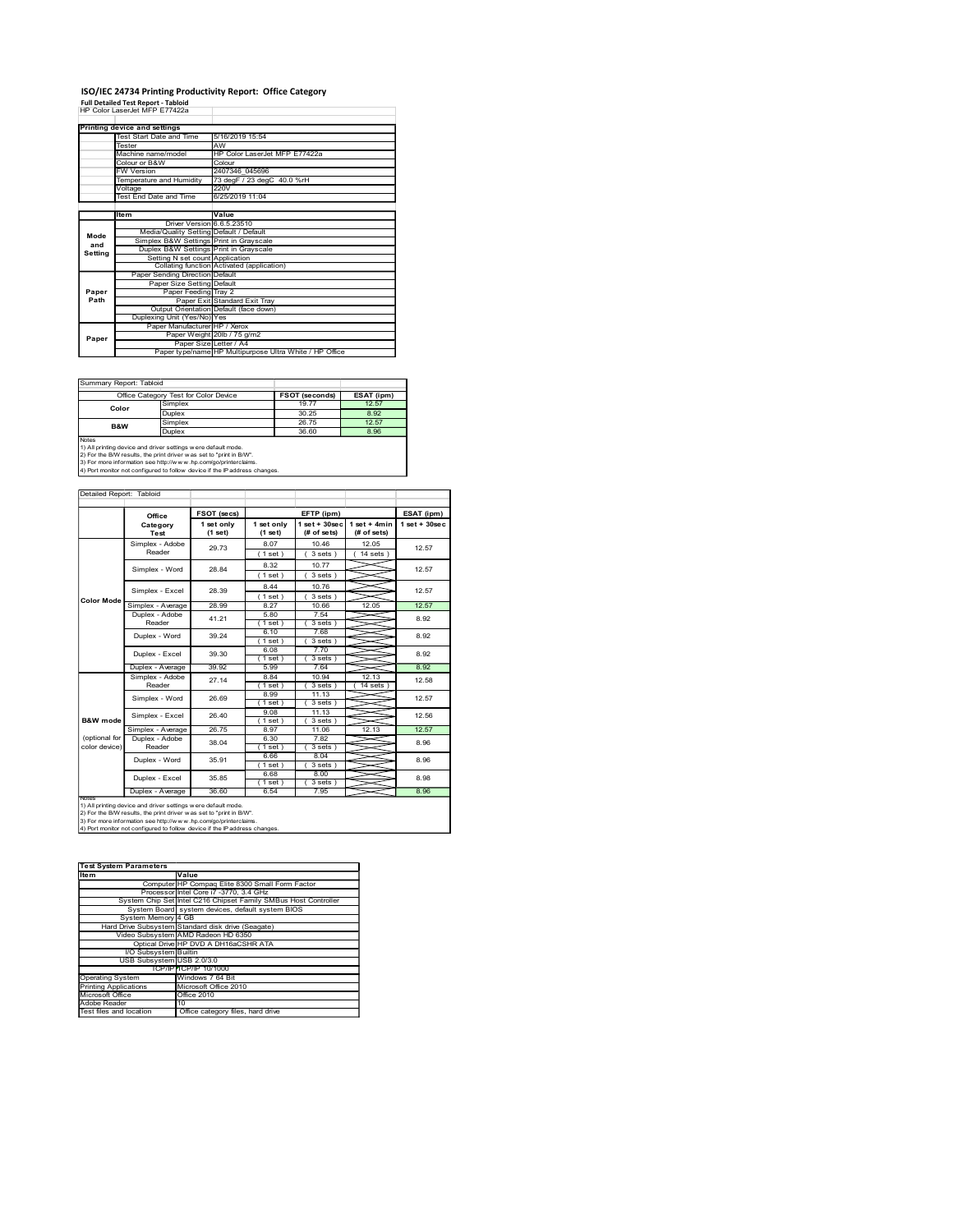## ISO/IEC 24734 Printing Productivity Report: Office Category Full Detailed Test Report - A3

| HP Color LaserJet MFP E77422a |
|-------------------------------|
|                               |

|                     | ISO/IEC 24734 Printing Productivity Report: Office Category<br><b>Full Detailed Test Report - A3</b>                                   |                                                                                   |                               |                                                         |                                |                  |
|---------------------|----------------------------------------------------------------------------------------------------------------------------------------|-----------------------------------------------------------------------------------|-------------------------------|---------------------------------------------------------|--------------------------------|------------------|
|                     | HP Color LaserJet MFP E77422a                                                                                                          |                                                                                   |                               |                                                         |                                |                  |
|                     | Printing device and settings<br>Test Start Date and Time                                                                               | 5/16/2019 15:54                                                                   |                               |                                                         |                                |                  |
|                     | Tester<br>Machine name/model                                                                                                           | AW                                                                                | HP Color LaserJet MFP E77422a |                                                         |                                |                  |
|                     | Colour or B&W<br>FW Version                                                                                                            | Colour<br>2407346_045696                                                          |                               |                                                         |                                |                  |
|                     | Temperature and Humidity<br>Voltage<br>Test End Date and Time                                                                          | 220V                                                                              | 73 degF / 23 degC 40.0 %rH    |                                                         |                                |                  |
|                     |                                                                                                                                        | 6/25/2019 11:04                                                                   |                               |                                                         |                                |                  |
|                     | Item                                                                                                                                   | Value<br>Driver Version 6.6.5.23510                                               |                               |                                                         |                                |                  |
| Mode<br>and         | Simplex B&W Settings Print in Grayscale                                                                                                | Media/Quality Setting Default / Default<br>Duplex B&W Settings Print in Grayscale |                               |                                                         |                                |                  |
| Setting             |                                                                                                                                        | Setting N set count Application<br>Collating function Activated (application)     |                               |                                                         |                                |                  |
|                     | Paper Sending Direction Default                                                                                                        | Paper Size Setting Default                                                        |                               |                                                         |                                |                  |
| Paper<br>Path       |                                                                                                                                        | Paper Feeding Tray 2<br>Paper Exit Standard Exit Tray                             |                               |                                                         |                                |                  |
|                     | Output Orientation Default (face down)<br>Duplexing Unit (Yes/No) Yes                                                                  |                                                                                   |                               |                                                         |                                |                  |
| Paper               |                                                                                                                                        | Paper Manufacturer   HP / Xerox<br>Paper Weight 20lb / 75 g/m2                    |                               |                                                         |                                |                  |
|                     |                                                                                                                                        | Paper Size Letter / A4                                                            |                               | Paper type/name HP Multipurpose Ultra White / HP Office |                                |                  |
|                     |                                                                                                                                        |                                                                                   |                               |                                                         |                                |                  |
| Summary Report: A3  | Office Category Test for Color Device                                                                                                  |                                                                                   |                               | <b>FSOT (seconds)</b>                                   | ESAT (ipm)                     |                  |
| Color               | Simplex<br>Duplex                                                                                                                      |                                                                                   |                               | 19.77<br>30.25                                          | 12.57<br>8.98                  |                  |
| <b>B&amp;W</b>      | Simplex<br>Duplex                                                                                                                      |                                                                                   |                               | 26.63<br>36.35                                          | 12.58<br>9.07                  |                  |
| Notes               | 1) All printing device and driver settings w ere default mode.                                                                         |                                                                                   |                               |                                                         |                                |                  |
|                     | 2) For the B/W results, the print driver was set to "print in B/W".<br>3) For more information see http://www.hp.com/go/printerclaims. |                                                                                   |                               |                                                         |                                |                  |
|                     | 4) Port monitor not configured to follow device if the IP address changes.                                                             |                                                                                   |                               |                                                         |                                |                  |
| Detailed Report: A3 |                                                                                                                                        |                                                                                   |                               |                                                         |                                |                  |
|                     | Office                                                                                                                                 | FSOT (secs)                                                                       |                               | EFTP (ipm)                                              |                                |                  |
|                     | Category<br>Test                                                                                                                       | 1 set only<br>(1 <sub>set</sub> )                                                 | 1 set only<br>(1 set)         | 1 set + 30sec<br>(# of sets)                            | $1 set + 4 min$<br>(# of sets) | $1 set + 30 sec$ |
|                     | Simplex - Adobe<br>Reader                                                                                                              | 29.39                                                                             | 8.16<br>(1 set)               | 10.47<br>(3 sets)                                       | 12.04<br>(14 sets)             |                  |
|                     | Simplex - Word                                                                                                                         | 28.69                                                                             | 8.36<br>(1 set)               | 10.78<br>(3 sets)                                       |                                |                  |
|                     | Simplex - Excel                                                                                                                        | 28.12                                                                             | 8.53                          | 10.84                                                   |                                |                  |
| <b>Color Mode</b>   | Simplex - Average                                                                                                                      | 28.74                                                                             | (1 set)<br>8.35               | 3 sets<br>10.69                                         | 12.04                          |                  |
|                     | Duplex - Adobe<br>Reader                                                                                                               | 40.79                                                                             | 5.88<br>(1 set )              | 7.58<br>(3 sets)                                        |                                |                  |
|                     |                                                                                                                                        |                                                                                   | 6.08                          | 7.72                                                    |                                |                  |

| Summary Report: A3                                                                                                                                                                                               |                                       |                       |            |  |  |  |
|------------------------------------------------------------------------------------------------------------------------------------------------------------------------------------------------------------------|---------------------------------------|-----------------------|------------|--|--|--|
|                                                                                                                                                                                                                  | Office Category Test for Color Device | <b>FSOT (seconds)</b> | ESAT (ipm) |  |  |  |
| Color                                                                                                                                                                                                            | Simplex                               | 19.77                 | 12.57      |  |  |  |
|                                                                                                                                                                                                                  | Duplex                                | 30 25                 | 8.98       |  |  |  |
| B&W                                                                                                                                                                                                              | Simplex                               | 26.63                 | 12.58      |  |  |  |
|                                                                                                                                                                                                                  | Duplex                                | 36.35                 | 9.07       |  |  |  |
| Notes<br>1) All printing device and driver settings w ere default mode.<br>2) For the B/W results, the print driver was set to "print in B/W".<br>3) For more information can http://www.bp.com/go/printorolaime |                                       |                       |            |  |  |  |

|                                                         | אוווו שמוע שמוש מוועד ו<br>Tester                                                                                                             | AW                                                             | 101201310.07          |                                                         |                                |                  |
|---------------------------------------------------------|-----------------------------------------------------------------------------------------------------------------------------------------------|----------------------------------------------------------------|-----------------------|---------------------------------------------------------|--------------------------------|------------------|
|                                                         | Machine name/model<br>HP Color LaserJet MFP E77422a<br>Colour or B&W<br>Colour                                                                |                                                                |                       |                                                         |                                |                  |
|                                                         | <b>FW Version</b><br>2407346_045696                                                                                                           |                                                                |                       |                                                         |                                |                  |
|                                                         | Temperature and Humidity<br>73 degF / 23 degC 40.0 %rH<br>Voltage<br><b>220V</b>                                                              |                                                                |                       |                                                         |                                |                  |
|                                                         | Test End Date and Time                                                                                                                        |                                                                | 6/25/2019 11:04       |                                                         |                                |                  |
|                                                         | ltem                                                                                                                                          | Value                                                          |                       |                                                         |                                |                  |
|                                                         |                                                                                                                                               | Driver Version 6.6.5.23510                                     |                       |                                                         |                                |                  |
| Mode                                                    | Media/Quality Setting Default / Default<br>Simplex B&W Settings Print in Grayscale                                                            |                                                                |                       |                                                         |                                |                  |
| and                                                     | Duplex B&W Settings Print in Grayscale                                                                                                        |                                                                |                       |                                                         |                                |                  |
| Setting                                                 |                                                                                                                                               | Setting N set count Application                                |                       |                                                         |                                |                  |
|                                                         | Paper Sending Direction Default                                                                                                               | Collating function Activated (application)                     |                       |                                                         |                                |                  |
|                                                         |                                                                                                                                               | Paper Size Setting Default                                     |                       |                                                         |                                |                  |
| Paper<br>Path                                           |                                                                                                                                               | Paper Feeding Tray 2<br>Paper Exit Standard Exit Tray          |                       |                                                         |                                |                  |
|                                                         |                                                                                                                                               | Output Orientation Default (face down)                         |                       |                                                         |                                |                  |
|                                                         | Duplexing Unit (Yes/No) Yes                                                                                                                   |                                                                |                       |                                                         |                                |                  |
|                                                         |                                                                                                                                               | Paper Manufacturer   HP / Xerox<br>Paper Weight 20lb / 75 g/m2 |                       |                                                         |                                |                  |
| Paper                                                   |                                                                                                                                               | Paper Size Letter / A4                                         |                       |                                                         |                                |                  |
|                                                         |                                                                                                                                               |                                                                |                       | Paper type/name HP Multipurpose Ultra White / HP Office |                                |                  |
|                                                         |                                                                                                                                               |                                                                |                       |                                                         |                                |                  |
| Summary Report: A3                                      |                                                                                                                                               |                                                                |                       |                                                         |                                |                  |
|                                                         | Office Category Test for Color Device                                                                                                         |                                                                |                       | <b>FSOT (seconds)</b>                                   | ESAT (ipm)                     |                  |
| Color                                                   | Simplex                                                                                                                                       |                                                                |                       | 19.77                                                   | 12.57                          |                  |
|                                                         | Duplex<br>Simplex                                                                                                                             |                                                                |                       | 30.25<br>26.63                                          | 8.98<br>12.58                  |                  |
| B&W                                                     | Duplex                                                                                                                                        |                                                                |                       | 36.35                                                   | 9.07                           |                  |
| Notes                                                   | 1) All printing device and driver settings w ere default mode.                                                                                |                                                                |                       |                                                         |                                |                  |
|                                                         | 2) For the B/W results, the print driver was set to "print in B/W".                                                                           |                                                                |                       |                                                         |                                |                  |
|                                                         | 3) For more information see http://www.hp.com/go/printerclaims.<br>4) Port monitor not configured to follow device if the IP address changes. |                                                                |                       |                                                         |                                |                  |
|                                                         |                                                                                                                                               |                                                                |                       |                                                         |                                |                  |
| Detailed Report: A3                                     |                                                                                                                                               |                                                                |                       |                                                         |                                |                  |
|                                                         |                                                                                                                                               |                                                                |                       |                                                         |                                |                  |
|                                                         | Office                                                                                                                                        | FSOT (secs)                                                    |                       | EFTP (ipm)                                              |                                |                  |
|                                                         | Category                                                                                                                                      | 1 set only<br>(1 set)                                          | 1 set only<br>(1 set) | $1$ set + $30$ sec<br>(# of sets)                       | $1 set + 4 min$<br>(# of sets) | $1 set + 30 sec$ |
|                                                         | Test<br>Simplex - Adobe                                                                                                                       |                                                                | 8.16                  | 10.47                                                   | 12.04                          |                  |
|                                                         | Reader                                                                                                                                        | 29.39                                                          | (1 set)               | 3 sets)                                                 | $14$ sets)                     |                  |
|                                                         | Simplex - Word                                                                                                                                | 28.69                                                          | 8.36                  | 10.78                                                   |                                |                  |
|                                                         |                                                                                                                                               |                                                                | (1 set)               | 3 sets                                                  |                                |                  |
|                                                         | Simplex - Excel                                                                                                                               | 28.12                                                          | 8.53                  | 10.84                                                   |                                |                  |
| Color Mode                                              |                                                                                                                                               |                                                                | (1 set)               | 3 sets)                                                 |                                |                  |
|                                                         | Simplex - Average                                                                                                                             | 28.74                                                          | 8.35<br>5.88          | 10.69<br>7.58                                           | 12.04                          |                  |
|                                                         | Duplex - Adobe<br>Reader                                                                                                                      | 40.79                                                          | (1 set)               | 3 sets)                                                 |                                |                  |
|                                                         | Duplex - Word                                                                                                                                 | 39.42                                                          | 6.08                  | 7.72                                                    |                                |                  |
|                                                         |                                                                                                                                               |                                                                | (1 set)               | 3 sets)                                                 |                                |                  |
|                                                         | Duplex - Excel                                                                                                                                | 38.49                                                          | 6.22<br>(1 set)       | 7.78<br>(3 sets)                                        |                                |                  |
|                                                         | Duplex - Average                                                                                                                              | 39.57                                                          | 6.06                  | 7.69                                                    |                                |                  |
|                                                         | Simplex - Adobe                                                                                                                               | 27.14                                                          | 8.84                  | 10.96                                                   | 12.14                          |                  |
|                                                         | Reader                                                                                                                                        |                                                                | (1 set)<br>9.09       | (3 sets)<br>11.15                                       | (14 sets)                      |                  |
|                                                         | Simplex - Word                                                                                                                                | 26.41                                                          | (1 set)               | (3 sets)                                                |                                |                  |
|                                                         | Simplex - Excel                                                                                                                               | 26.33                                                          | 9.11                  | 11.14                                                   |                                |                  |
| <b>B&amp;W</b> mode                                     |                                                                                                                                               |                                                                | (1 set)               | (3 sets)                                                |                                |                  |
| (optional for                                           | Simplex - Average<br>Duplex - Adobe                                                                                                           | 26.63                                                          | 9.01<br>6.36          | 11.08<br>7.96                                           | 12.14                          |                  |
| color device)                                           | Reader                                                                                                                                        | 37.61                                                          | (1 set)               | (3 sets)                                                |                                |                  |
|                                                         | Duplex - Word                                                                                                                                 | 35.53                                                          | 6.74                  | 8.04                                                    |                                |                  |
|                                                         |                                                                                                                                               |                                                                | (1 set)<br>6.68       | 3 sets)<br>8.08                                         |                                |                  |
|                                                         | Duplex - Excel                                                                                                                                | 35.91                                                          | (1 set)               | (3 sets)                                                |                                |                  |
| <b>TVOte</b>                                            | Duplex - Average                                                                                                                              | 36.35                                                          | 6.59                  | 8.02                                                    |                                |                  |
|                                                         | 1) All printing device and driver settings w ere default mode.                                                                                |                                                                |                       |                                                         |                                |                  |
|                                                         | 2) For the B/W results, the print driver was set to "print in B/W".<br>3) For more information see http://www.hp.com/go/printerclaims.        |                                                                |                       |                                                         |                                |                  |
|                                                         | 4) Port monitor not configured to follow device if the Paddress changes.                                                                      |                                                                |                       |                                                         |                                |                  |
|                                                         |                                                                                                                                               |                                                                |                       |                                                         |                                |                  |
|                                                         |                                                                                                                                               |                                                                |                       |                                                         |                                |                  |
|                                                         | <b>Test System Parameters</b>                                                                                                                 |                                                                |                       |                                                         |                                |                  |
| Item                                                    | Value                                                                                                                                         |                                                                |                       |                                                         |                                |                  |
|                                                         | Computer HP Compaq Elite 8300 Small Form Factor                                                                                               |                                                                |                       |                                                         |                                |                  |
|                                                         | Processor Intel Core i7 -3770, 3.4 GHz                                                                                                        |                                                                |                       |                                                         |                                |                  |
|                                                         | System Chip Set Intel C216 Chipset Family SMBus Host Controller<br>System Board system devices, default system BIOS                           |                                                                |                       |                                                         |                                |                  |
|                                                         | System Memory 4 GB                                                                                                                            |                                                                |                       |                                                         |                                |                  |
|                                                         | Hard Drive Subsystem Standard disk drive (Seagate)                                                                                            |                                                                |                       |                                                         |                                |                  |
|                                                         | Video Subsystem AMD Radeon HD 6350<br>Optical Drive HP DVD A DH16aCSHR ATA                                                                    |                                                                |                       |                                                         |                                |                  |
|                                                         | I/O Subsystem Builtin                                                                                                                         |                                                                |                       |                                                         |                                |                  |
|                                                         | USB Subsystem USB 2.0/3.0                                                                                                                     |                                                                |                       |                                                         |                                |                  |
|                                                         |                                                                                                                                               | TCP/IP TCP/IP 10/1000<br>Windows 7 64 Bit                      |                       |                                                         |                                |                  |
| <b>Operating System</b><br><b>Printing Applications</b> |                                                                                                                                               | Microsoft Office 2010                                          |                       |                                                         |                                |                  |
| Microsoft Office                                        |                                                                                                                                               | Office 2010                                                    |                       |                                                         |                                |                  |
| Adobe Reader                                            | 10                                                                                                                                            |                                                                |                       |                                                         |                                |                  |
| Test files and location                                 |                                                                                                                                               | Office category files, hard drive                              |                       |                                                         |                                |                  |
|                                                         |                                                                                                                                               |                                                                |                       |                                                         |                                |                  |
|                                                         |                                                                                                                                               |                                                                |                       |                                                         |                                |                  |
|                                                         |                                                                                                                                               |                                                                |                       |                                                         |                                |                  |
|                                                         |                                                                                                                                               |                                                                |                       |                                                         |                                |                  |
|                                                         |                                                                                                                                               |                                                                |                       |                                                         |                                |                  |
|                                                         |                                                                                                                                               |                                                                |                       |                                                         |                                |                  |
|                                                         |                                                                                                                                               |                                                                |                       |                                                         |                                |                  |
|                                                         |                                                                                                                                               |                                                                |                       |                                                         |                                |                  |

| <b>Test System Parameters</b> |                                                                 |  |  |  |  |  |
|-------------------------------|-----------------------------------------------------------------|--|--|--|--|--|
| Ite <sub>m</sub>              | Value                                                           |  |  |  |  |  |
|                               | Computer HP Compaq Elite 8300 Small Form Factor                 |  |  |  |  |  |
|                               | Processor Intel Core i7 -3770, 3.4 GHz                          |  |  |  |  |  |
|                               | System Chip Set Intel C216 Chipset Family SMBus Host Controller |  |  |  |  |  |
|                               | System Board system devices, default system BIOS                |  |  |  |  |  |
| System Memory 4 GB            |                                                                 |  |  |  |  |  |
|                               | Hard Drive Subsystem Standard disk drive (Seagate)              |  |  |  |  |  |
|                               | Video Subsystem AMD Radeon HD 6350                              |  |  |  |  |  |
|                               | Optical Drive HP DVD A DH16aCSHR ATA                            |  |  |  |  |  |
| VO Subsystem Builtin          |                                                                 |  |  |  |  |  |
| USB Subsystem USB 2.0/3.0     |                                                                 |  |  |  |  |  |
|                               | TCP/IP TCP/IP 10/1000                                           |  |  |  |  |  |
| <b>Operating System</b>       | Windows 7 64 Bit                                                |  |  |  |  |  |
| <b>Printing Applications</b>  | Microsoft Office 2010                                           |  |  |  |  |  |
| Microsoft Office              | Office 2010                                                     |  |  |  |  |  |
| Adobe Reader                  | 10                                                              |  |  |  |  |  |
| Test files and location       | Office category files, hard drive                               |  |  |  |  |  |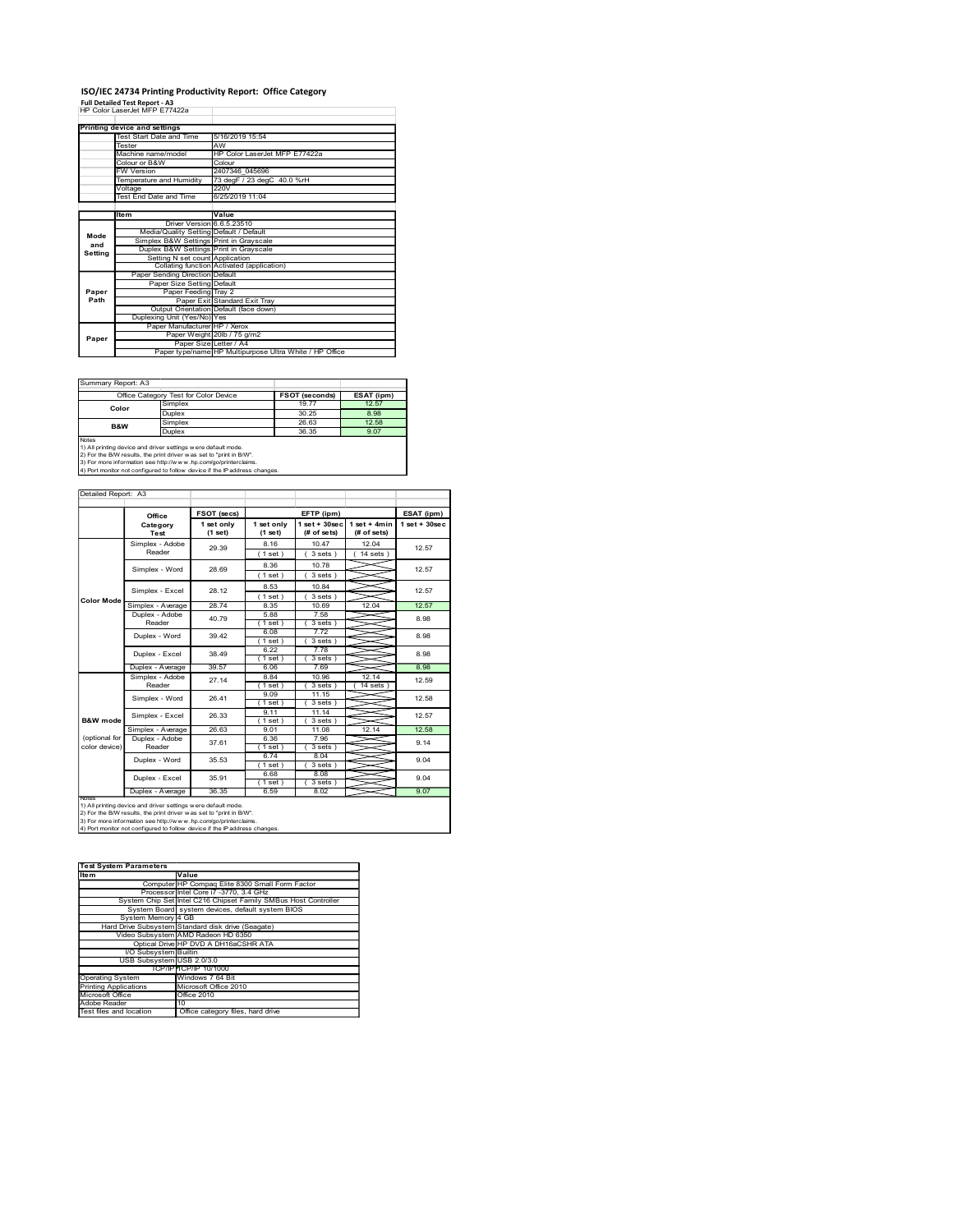## ISO/IEC 24734 Printing Productivity Report: Office Category Feature Performance Full Report - Office Feature Performance Test

|         | Feature Performance Full Report - Office Feature Performance Test                 | ISO/IEC 24734 Printing Productivity Report: Office Category             |                                  |
|---------|-----------------------------------------------------------------------------------|-------------------------------------------------------------------------|----------------------------------|
|         | HP Color LaserJet MFP E77422a                                                     |                                                                         |                                  |
|         | <b>Printing device and settings</b>                                               |                                                                         |                                  |
|         | Test Start Date and Time                                                          | 5/16/2019 15:54                                                         |                                  |
|         | Tester                                                                            | AW                                                                      |                                  |
|         | Machine name/model<br>Colour or B&W                                               | HP Color LaserJet MFP E77422a<br>Colour                                 |                                  |
|         | <b>FW Version</b>                                                                 | 2407346_045696                                                          |                                  |
|         | Temperature and Humidity                                                          | 73 degF / 23 degC 40.0 %rH                                              |                                  |
|         | Voltage<br><b>Test End Date and Time</b>                                          | 220V<br>6/25/2019 11:04                                                 |                                  |
|         | Item                                                                              | Value                                                                   |                                  |
|         | Driver Version 6.6.5.23510                                                        |                                                                         |                                  |
| Mode    | Media/Quality Setting Default / Default                                           |                                                                         |                                  |
| and     | Simplex B&W Settings Print in Grayscale<br>Duplex B&W Settings Print in Grayscale |                                                                         |                                  |
| Setting | Setting N set count Application                                                   |                                                                         |                                  |
|         | Paper Sending Direction Default                                                   | Collating function Activated (application)                              |                                  |
|         | Paper Size Setting Default                                                        |                                                                         |                                  |
| Paper   | Paper Feeding Tray 2                                                              |                                                                         |                                  |
| Path    |                                                                                   | Paper Exit Standard Exit Tray<br>Output Orientation Default (face down) |                                  |
|         | Duplexing Unit (Yes/No) Yes                                                       |                                                                         |                                  |
|         | Paper Manufacturer HP / Xerox                                                     | Paper Weight 20lb / 75 g/m2                                             |                                  |
| Paper   |                                                                                   | Paper Size Letter / A4                                                  |                                  |
|         |                                                                                   | Paper type/name HP Multipurpose Ultra White / HP Office                 |                                  |
|         |                                                                                   | ISO Print Productivity Report: Feature Performance Test Summary         |                                  |
|         |                                                                                   | <b>Printing Modes</b>                                                   | <b>Feature Performance Ratio</b> |

|               | ISO/IEC 24734 Printing Productivity Report: Office Category<br>Feature Performance Full Report - Office Feature Performance Test              |                          |                                          |                    |                               |                                      |             |                            |
|---------------|-----------------------------------------------------------------------------------------------------------------------------------------------|--------------------------|------------------------------------------|--------------------|-------------------------------|--------------------------------------|-------------|----------------------------|
|               | HP Color LaserJet MFP E77422a                                                                                                                 |                          |                                          |                    |                               |                                      |             |                            |
|               | Printing device and settings<br>Test Start Date and Time                                                                                      | 5/16/2019 15:54          |                                          |                    |                               |                                      |             |                            |
|               | Tester<br>Machine name/model                                                                                                                  | lAW                      | HP Color LaserJet MFP E77422a            |                    |                               |                                      |             |                            |
|               | Colour or B&W<br>FW Version                                                                                                                   | Colour<br>2407346 045696 |                                          |                    |                               |                                      |             |                            |
|               | Temperature and Humidity                                                                                                                      | 220V                     | 73 degF / 23 degC 40.0 %rH               |                    |                               |                                      |             |                            |
|               | Voltage<br><b>Test End Date and Time</b>                                                                                                      | 6/25/2019 11:04          |                                          |                    |                               |                                      |             |                            |
|               | ltem                                                                                                                                          | Value                    |                                          |                    |                               |                                      |             |                            |
| Mode          | Driver Version 6.6.5.23510<br>Media/Quality Setting Default / Default                                                                         |                          |                                          |                    |                               |                                      |             |                            |
| and           | Simplex B&W Settings Print in Grayscale<br>Duplex B&W Settings Print in Grayscale                                                             |                          |                                          |                    |                               |                                      |             |                            |
| Setting       | Setting N set count Application<br>Collating function Activated (application)                                                                 |                          |                                          |                    |                               |                                      |             |                            |
|               | Paper Sending Direction Default<br>Paper Size Setting Default                                                                                 |                          |                                          |                    |                               |                                      |             |                            |
| Paper<br>Path | Paper Feeding Tray 2<br>Paper Exit Standard Exit Tray                                                                                         |                          |                                          |                    |                               |                                      |             |                            |
|               | Output Orientation Default (face down)<br>Duplexing Unit (Yes/No) Yes                                                                         |                          |                                          |                    |                               |                                      |             |                            |
|               | Paper Manufacturer HP / Xerox<br>Paper Weight 20lb / 75 g/m2                                                                                  |                          |                                          |                    |                               |                                      |             |                            |
| Paper         | Paper Size Letter / A4<br>Paper type/name HP Multipurpose Ultra White / HP Office                                                             |                          |                                          |                    |                               |                                      |             |                            |
|               |                                                                                                                                               |                          |                                          |                    |                               |                                      |             |                            |
|               |                                                                                                                                               |                          |                                          |                    |                               |                                      |             |                            |
|               | ISO Print Productivity Report: Feature Performance Test Summary                                                                               |                          |                                          |                    |                               |                                      |             |                            |
|               |                                                                                                                                               | <b>Printing Modes</b>    |                                          |                    |                               | <b>Feature Performance Ratio</b>     |             |                            |
|               | (Feature Adobe Reader - Office test file)                                                                                                     |                          |                                          |                    | FSOT (base)<br>FSOT (feature) | <b>ESAT</b> (feature)<br>ESAT (base) |             |                            |
|               | A5, Landscape Feed, Simplex, Colour                                                                                                           |                          |                                          | Simplex            | 95%                           | 100%                                 |             |                            |
|               | A5, Portrait Feed, Simplex, Colour                                                                                                            |                          |                                          | Simplex            | 102%                          | 100%                                 |             |                            |
|               | Legal, Simplex, Colour<br>Legal, Duplex, Colour                                                                                               |                          |                                          | Simplex<br>Duplex  | 74%<br>53%                    | 64%<br>44%                           |             |                            |
|               | A4, 1200 dpi, Simplex, Colour                                                                                                                 |                          |                                          | Simplex            |                               |                                      |             |                            |
|               | Letter, 1200 dpi, Simplex, Colour                                                                                                             |                          |                                          | Simplex            |                               |                                      |             |                            |
|               | A4, General Office, Simplex, Colour<br>Letter, General Office, Simplex, Colour                                                                |                          |                                          | Simplex<br>Simplex |                               |                                      |             |                            |
|               | A5, Landscape Feed, Simplex, B/W                                                                                                              |                          |                                          | Simplex            | 94%                           | 100%                                 |             |                            |
|               | A5, Portrait Feed, Simplex, B/W                                                                                                               |                          |                                          | Simplex            | 102%                          | 100%                                 |             |                            |
|               | Legal, Simplex, B/W                                                                                                                           |                          |                                          | Simplex            | 71%                           | 64%                                  |             |                            |
|               | Legal, Duplex, B/W<br>A4, 1200 dpi, Simplex, B/W                                                                                              |                          |                                          | Duplex<br>Simplex  | 51%                           | 45%                                  |             |                            |
|               | Letter, 1200 dpi, Simplex, B/W                                                                                                                |                          |                                          | Simplex            |                               |                                      |             |                            |
|               | A4, General Office, Simplex, B/W                                                                                                              |                          |                                          | Simplex            |                               |                                      |             |                            |
| Votes         | Letter, General Office, Simplex, B/W                                                                                                          |                          |                                          | Simplex            |                               |                                      |             |                            |
|               | 1) All printing device and driver settings w ere default mode.<br>2) Test conducted with 8-paper Office Feature Performance file.             |                          |                                          |                    |                               |                                      |             |                            |
|               | 3) For more information see http://www.hp.com/go/printerclaims.<br>4) Port monitor not configured to follow device if the IP address changes. |                          |                                          |                    |                               |                                      |             |                            |
|               |                                                                                                                                               |                          |                                          |                    |                               |                                      |             |                            |
|               | Feature Performance Full Report - Feature Printing Mode: 'Office' Feature Performance Test<br><b>Printing Modes</b>                           |                          |                                          |                    |                               | <b>Feature Performance</b>           |             |                            |
|               | Feature Adobe Reader - Office                                                                                                                 |                          | <b>Base Printing Mode</b><br><b>FSOT</b> | <b>ESAT</b>        | 1 set                         | $1 set + 30 sec$                     |             | FSOT (base) ESAT (feature) |
|               | test file (8-page)                                                                                                                            |                          | <b>Dase</b>                              | <b>Dase</b>        | FSOT (secs)                   | ESAT (ipm)                           | (feature)   | ESAT (base)                |
|               | A5, Landscape Feed, Simplex, Colour                                                                                                           |                          | 31.28                                    | 22.13              | 33.13                         | 22.1                                 | 95%         | 100%                       |
|               | A5, Portrait Feed, Simplex, Colour<br>Legal, Simplex, Colour                                                                                  |                          | 31.28<br>31.71                           | 22.13<br>22.13     | 30.82<br>43.38                | 22.1<br>14.2                         | 102%<br>74% | 100%<br>64%                |
|               | Legal, Duplex, Colour                                                                                                                         |                          | 31.71                                    | 22.13              | 60.4                          | 9.9                                  | 53%         | 44%                        |
|               | A4, 1200 dpi, Simplex, Colour                                                                                                                 |                          | 31.28                                    | 22.13              |                               |                                      |             |                            |
|               | Letter, 1200 dpi, Simplex, Colour<br>A4, General Office, Simplex, Colour                                                                      |                          | 31.71<br>31.28                           | 22.13<br>22.13     |                               |                                      |             |                            |
|               | Letter, General Office, Simplex, Colour                                                                                                       |                          | 31.71                                    | 22.13              |                               |                                      |             |                            |
|               | A5, Landscape Feed, Simplex, B/W                                                                                                              |                          | 28.59                                    | 22.13              | 30.57                         | 22.1                                 | 94%         | 100%                       |
|               | A5, Portrait Feed, Simplex, B/W<br>Legal, Simplex, B/W                                                                                        |                          | 28.59                                    | 22.13              | 28.19                         | 22.1                                 | 102%        | 100%                       |
|               |                                                                                                                                               |                          | 28.48                                    | 22.14              | 40.44                         | 14.2                                 | 71%         | 64%                        |

| ISO Print Productivity Report: Feature Performance Test Summary                                                                                                                                                                                                                          |                                                                            |                       |                                   |                                                                                                                     |                               |                                                                                            |                  |                              |
|------------------------------------------------------------------------------------------------------------------------------------------------------------------------------------------------------------------------------------------------------------------------------------------|----------------------------------------------------------------------------|-----------------------|-----------------------------------|---------------------------------------------------------------------------------------------------------------------|-------------------------------|--------------------------------------------------------------------------------------------|------------------|------------------------------|
|                                                                                                                                                                                                                                                                                          |                                                                            |                       |                                   |                                                                                                                     |                               | <b>Feature Performance Ratio</b>                                                           |                  |                              |
| (Feature Adobe Reader - Office test file)                                                                                                                                                                                                                                                | <b>Printing Modes</b>                                                      |                       |                                   |                                                                                                                     | FSOT (base)<br>FSOT (feature) | <b>ESAT (feature)</b><br>ESAT (base)                                                       |                  |                              |
| A5, Landscape Feed, Simplex, Colour                                                                                                                                                                                                                                                      |                                                                            |                       |                                   | Simplex                                                                                                             | 95%                           | 100%                                                                                       |                  |                              |
| A5, Portrait Feed, Simplex, Colour                                                                                                                                                                                                                                                       |                                                                            |                       |                                   | Simplex                                                                                                             | 102%                          | 100%                                                                                       |                  |                              |
| Legal, Simplex, Colour                                                                                                                                                                                                                                                                   |                                                                            |                       |                                   | Simplex                                                                                                             | 74%                           | 64%                                                                                        |                  |                              |
| Legal, Duplex, Colour                                                                                                                                                                                                                                                                    |                                                                            |                       |                                   | Duplex                                                                                                              | 53%                           | 44%                                                                                        |                  |                              |
| A4, 1200 dpi, Simplex, Colour                                                                                                                                                                                                                                                            |                                                                            |                       |                                   | Simplex                                                                                                             |                               |                                                                                            |                  |                              |
| Letter, 1200 dpi, Simplex, Colour                                                                                                                                                                                                                                                        |                                                                            |                       |                                   | Simplex                                                                                                             |                               |                                                                                            |                  |                              |
| A4, General Office, Simplex, Colour<br>Letter, General Office, Simplex, Colour                                                                                                                                                                                                           |                                                                            |                       |                                   | Simplex                                                                                                             |                               |                                                                                            |                  |                              |
| A5, Landscape Feed, Simplex, B/W                                                                                                                                                                                                                                                         |                                                                            |                       |                                   | Simplex                                                                                                             | 94%                           | 100%                                                                                       |                  |                              |
| A5, Portrait Feed, Simplex, B/W                                                                                                                                                                                                                                                          |                                                                            |                       |                                   | Simplex<br>Simplex                                                                                                  | 102%                          | 100%                                                                                       |                  |                              |
| Legal, Simplex, B/W                                                                                                                                                                                                                                                                      |                                                                            |                       |                                   | Simplex                                                                                                             | 71%                           | 64%                                                                                        |                  |                              |
|                                                                                                                                                                                                                                                                                          | Legal, Duplex, B/W                                                         |                       |                                   | Duplex                                                                                                              | 51%                           | 45%                                                                                        |                  |                              |
| A4, 1200 dpi, Simplex, B/W                                                                                                                                                                                                                                                               |                                                                            |                       |                                   | Simplex                                                                                                             |                               |                                                                                            |                  |                              |
| Letter, 1200 dpi, Simplex, B/W                                                                                                                                                                                                                                                           |                                                                            |                       |                                   | Simplex                                                                                                             |                               |                                                                                            |                  |                              |
| A4, General Office, Simplex, B/W                                                                                                                                                                                                                                                         |                                                                            |                       |                                   | Simplex                                                                                                             |                               |                                                                                            |                  |                              |
| Letter, General Office, Simplex, B/W                                                                                                                                                                                                                                                     |                                                                            |                       |                                   | Simplex                                                                                                             |                               |                                                                                            |                  |                              |
| Notes                                                                                                                                                                                                                                                                                    |                                                                            |                       |                                   |                                                                                                                     |                               |                                                                                            |                  |                              |
| 1) All printing device and driver settings w ere default mode.<br>2) Test conducted with 8-paper Office Feature Performance file.<br>3) For more information see http://www.hp.com/go/printerclaims.<br>4) Port monitor not configured to follow device if the IP address changes.       |                                                                            |                       |                                   |                                                                                                                     |                               | Feature Performance Full Report - Feature Printing Mode: 'Office' Feature Performance Test |                  |                              |
| <b>Printing Modes</b>                                                                                                                                                                                                                                                                    |                                                                            |                       |                                   | <b>Base Printing Mode</b>                                                                                           |                               | <b>Feature Performance</b>                                                                 |                  |                              |
| Feature Adobe Reader - Office                                                                                                                                                                                                                                                            |                                                                            |                       |                                   |                                                                                                                     |                               |                                                                                            | FSOT (base)      |                              |
| test file (8-page)                                                                                                                                                                                                                                                                       |                                                                            |                       | <b>FSOT</b><br>Base               | <b>ESAT</b><br><b>Base</b>                                                                                          | 1 set<br>FSOT (secs)          | $1 set + 30 sec$<br>ESAT (ipm)                                                             | <b>FSOT</b>      | ESAT (feature<br>ESAT (base) |
| A5, Landscape Feed, Simplex, Colour                                                                                                                                                                                                                                                      |                                                                            |                       | 31.28                             | 22.13                                                                                                               | 33.13                         | 22.1                                                                                       | (feature)<br>95% | 100%                         |
|                                                                                                                                                                                                                                                                                          |                                                                            |                       | 31.28                             | 22.13                                                                                                               | 30.82                         | 22.1                                                                                       | 102%             | 100%                         |
| A5, Portrait Feed, Simplex, Colour                                                                                                                                                                                                                                                       |                                                                            |                       | 31.71                             | 22.13                                                                                                               | 43.38                         |                                                                                            | 74%              | 64%                          |
| Legal, Simplex, Colour                                                                                                                                                                                                                                                                   |                                                                            |                       |                                   |                                                                                                                     |                               | 14.2                                                                                       |                  |                              |
| Legal, Duplex, Colour                                                                                                                                                                                                                                                                    |                                                                            |                       | 31.71                             | 22.13                                                                                                               | 60.4                          | 9.9                                                                                        | 53%              | 44%                          |
| A4, 1200 dpi, Simplex, Colour                                                                                                                                                                                                                                                            |                                                                            |                       | 31.28                             | 22.13                                                                                                               |                               |                                                                                            |                  |                              |
| Letter, 1200 dpi, Simplex, Colour                                                                                                                                                                                                                                                        |                                                                            |                       | 31.71                             | 22.13                                                                                                               |                               |                                                                                            |                  |                              |
| A4, General Office, Simplex, Colour                                                                                                                                                                                                                                                      |                                                                            |                       | 31.28                             | 22.13                                                                                                               |                               |                                                                                            |                  |                              |
| Letter, General Office, Simplex, Colour                                                                                                                                                                                                                                                  |                                                                            |                       | 31.71                             | 22.13                                                                                                               |                               |                                                                                            |                  |                              |
| A5, Landscape Feed, Simplex, B/W                                                                                                                                                                                                                                                         |                                                                            |                       | 28.59                             | 22.13                                                                                                               | 30.57                         | 22.1                                                                                       | 94%              | 100%                         |
| A5, Portrait Feed, Simplex, B/W                                                                                                                                                                                                                                                          |                                                                            |                       | 28.59                             | 22.13                                                                                                               | 28.19                         | 22.1                                                                                       | 102%             | 100%                         |
| Legal, Simplex, B/W                                                                                                                                                                                                                                                                      |                                                                            |                       | 28.48                             | 22.14                                                                                                               | 40.44                         | 14.2                                                                                       | 71%              | 64%                          |
| Legal, Duplex, B/W                                                                                                                                                                                                                                                                       |                                                                            |                       | 28.48                             | 22.14                                                                                                               | 56.35                         | 10.0                                                                                       | 51%              | 45%                          |
| A4, 1200 dpi, Simplex, B/W                                                                                                                                                                                                                                                               |                                                                            |                       | 28.59                             | 22.13                                                                                                               |                               |                                                                                            |                  |                              |
| Letter, 1200 dpi, Simplex, B/W                                                                                                                                                                                                                                                           |                                                                            |                       | 28.48                             | 22.14                                                                                                               |                               |                                                                                            |                  |                              |
| A4, General Office, Simplex, B/W                                                                                                                                                                                                                                                         |                                                                            |                       | 28.59                             | 22.13                                                                                                               |                               |                                                                                            |                  |                              |
| Letter, General Office, Simplex, B/W                                                                                                                                                                                                                                                     |                                                                            |                       | 28.48                             | 22.14                                                                                                               |                               |                                                                                            |                  |                              |
| Notes<br>1) All printing device and driver settings w ere default mode.<br>2) Test conducted with 8-paper Office Feature Performance file<br>3) For more information see http://www.hp.com/go/printerclaims.<br>4) Port monitor not configured to follow device if the Paddress changes. |                                                                            |                       |                                   |                                                                                                                     |                               |                                                                                            |                  |                              |
| <b>Test System Parameters</b><br>Item                                                                                                                                                                                                                                                    | Value                                                                      |                       |                                   |                                                                                                                     |                               |                                                                                            |                  |                              |
|                                                                                                                                                                                                                                                                                          |                                                                            |                       |                                   | Computer HP Compaq Elite 8300 Small Form Factor                                                                     |                               |                                                                                            |                  |                              |
|                                                                                                                                                                                                                                                                                          | Processor Intel Core i7 -3770, 3.4 GHz                                     |                       |                                   |                                                                                                                     |                               |                                                                                            |                  |                              |
|                                                                                                                                                                                                                                                                                          |                                                                            |                       |                                   | System Chip Set Intel C216 Chipset Family SMBus Host Controller<br>System Board system devices, default system BIOS |                               |                                                                                            |                  |                              |
| Test                                                                                                                                                                                                                                                                                     | System Memory 4 GB                                                         |                       |                                   |                                                                                                                     |                               |                                                                                            |                  |                              |
| System<br>Hard Drive Subsystem Standard disk drive (Seagate)                                                                                                                                                                                                                             |                                                                            |                       |                                   |                                                                                                                     |                               |                                                                                            |                  |                              |
|                                                                                                                                                                                                                                                                                          | Video Subsystem AMD Radeon HD 6350<br>Optical Drive HP DVD A DH16aCSHR ATA |                       |                                   |                                                                                                                     |                               |                                                                                            |                  |                              |
|                                                                                                                                                                                                                                                                                          | I/O Subsystem Builtin                                                      |                       |                                   |                                                                                                                     |                               |                                                                                            |                  |                              |
| <b>NO</b>                                                                                                                                                                                                                                                                                | USB Subsystem USB 2.0/3.0<br>TCP/IP TCP/IP 10/1000                         |                       |                                   |                                                                                                                     |                               |                                                                                            |                  |                              |
| <b>Operating System</b>                                                                                                                                                                                                                                                                  |                                                                            | Windows 7 64 Bit      |                                   |                                                                                                                     |                               |                                                                                            |                  |                              |
| Printing Applications                                                                                                                                                                                                                                                                    |                                                                            | Microsoft Office 2010 |                                   |                                                                                                                     |                               |                                                                                            |                  |                              |
| Software<br>Microsoft Office<br>Adobe Reader                                                                                                                                                                                                                                             |                                                                            | Office 2010           |                                   |                                                                                                                     |                               |                                                                                            |                  |                              |
| Test files and location                                                                                                                                                                                                                                                                  |                                                                            |                       | Office category files, hard drive |                                                                                                                     |                               |                                                                                            |                  |                              |
|                                                                                                                                                                                                                                                                                          |                                                                            |                       |                                   |                                                                                                                     |                               |                                                                                            |                  |                              |
|                                                                                                                                                                                                                                                                                          |                                                                            |                       |                                   |                                                                                                                     |                               |                                                                                            |                  |                              |
|                                                                                                                                                                                                                                                                                          |                                                                            |                       |                                   |                                                                                                                     |                               |                                                                                            |                  |                              |
|                                                                                                                                                                                                                                                                                          |                                                                            |                       |                                   |                                                                                                                     |                               |                                                                                            |                  |                              |
|                                                                                                                                                                                                                                                                                          |                                                                            |                       |                                   |                                                                                                                     |                               |                                                                                            |                  |                              |
|                                                                                                                                                                                                                                                                                          |                                                                            |                       |                                   |                                                                                                                     |                               |                                                                                            |                  |                              |
|                                                                                                                                                                                                                                                                                          |                                                                            |                       |                                   |                                                                                                                     |                               |                                                                                            |                  |                              |
|                                                                                                                                                                                                                                                                                          |                                                                            |                       |                                   |                                                                                                                     |                               |                                                                                            |                  |                              |

|           | <b>Test System Parameters</b> |                                                                 |
|-----------|-------------------------------|-----------------------------------------------------------------|
|           | <b>Item</b>                   | Value                                                           |
|           |                               | Computer HP Compag Elite 8300 Small Form Factor                 |
|           |                               | Processor Intel Core i7 -3770, 3.4 GHz                          |
|           |                               | System Chip Set Intel C216 Chipset Family SMBus Host Controller |
|           |                               | System Board system devices, default system BIOS                |
| Test      | System Memory 4 GB            |                                                                 |
| System    |                               | Hard Drive Subsystem Standard disk drive (Seagate)              |
|           |                               | Video Subsystem AMD Radeon HD 6350                              |
|           |                               | Optical Drive HP DVD A DH16aCSHR ATA                            |
|           | I/O Subsystem Builtin         |                                                                 |
|           | USB Subsystem USB 2.0/3.0     |                                                                 |
| <b>VO</b> |                               | TCP/IP TCP/IP 10/1000                                           |
|           | Operating System              | Windows 7 64 Bit                                                |
|           | <b>Printing Applications</b>  | Microsoft Office 2010                                           |
|           | Software Microsoft Office     | Office 2010                                                     |
|           | Adobe Reader                  | 10                                                              |
|           | Test files and location       | Office category files, hard drive                               |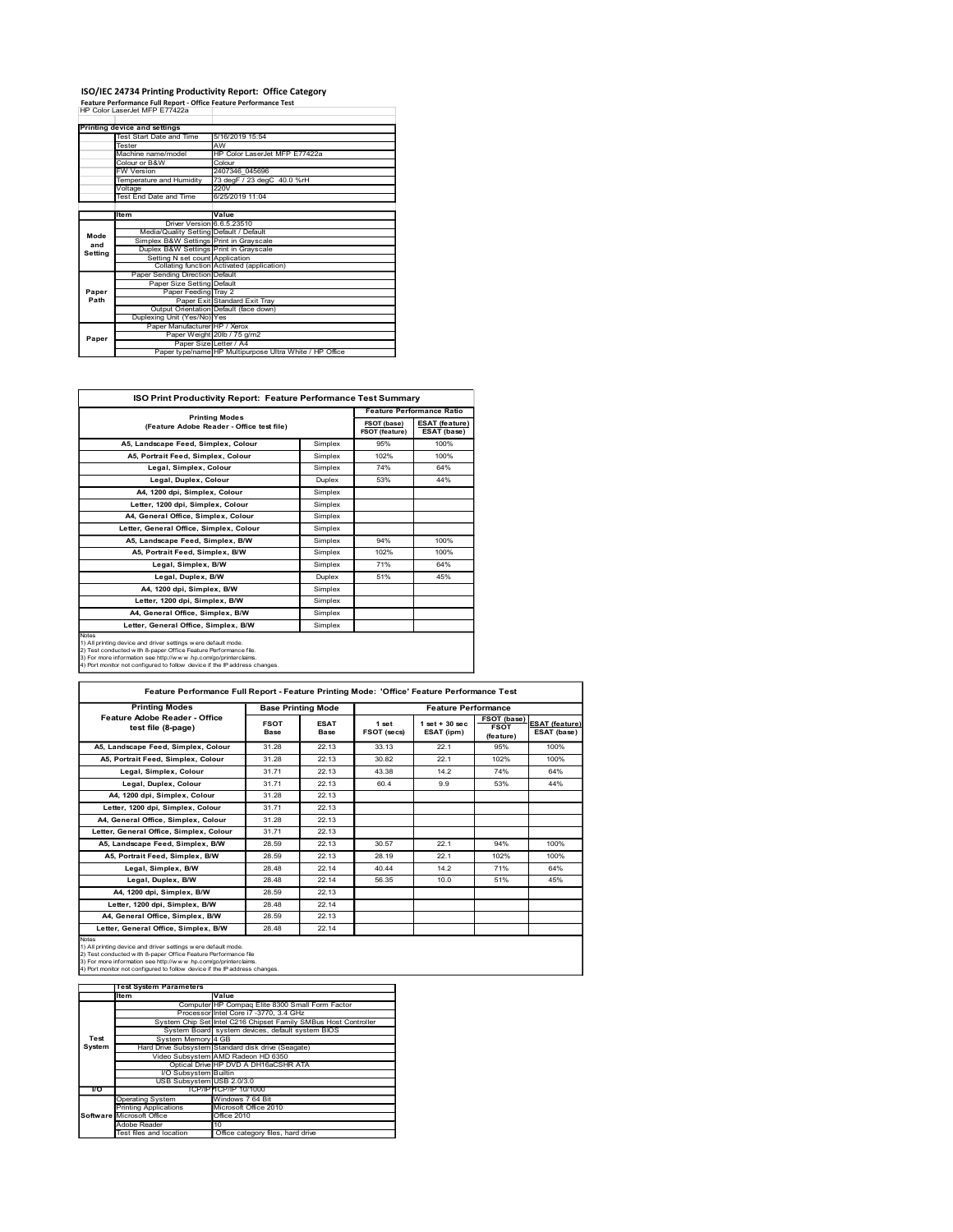### **ISO/IEC 17629 First Print Out Time Report: Office Category Full Detailed Test Report ‐ LETTER** HP Color LaserJet MFP E77422a

|            | 88 CAROL LASHOH MEP F774224                |                                                               |  |  |  |
|------------|--------------------------------------------|---------------------------------------------------------------|--|--|--|
|            | Printing device and settings               |                                                               |  |  |  |
|            | Test Start Date and Time                   | 5/16/2019 15:54                                               |  |  |  |
|            | Tester                                     | AW                                                            |  |  |  |
|            | Machine name/model                         | HP Color LaserJet MFP E77422a                                 |  |  |  |
|            | Colour or B&W                              | Colour                                                        |  |  |  |
|            | <b>FW Version</b>                          | 2407346 045696                                                |  |  |  |
|            | Configuration (options)                    | Default<br>N/A<br>Not Specified<br>73 degF / 23 degC 40.0 %rH |  |  |  |
|            | Controller                                 |                                                               |  |  |  |
|            | Printing device page count                 |                                                               |  |  |  |
|            | Printing supplies page count Not Specified |                                                               |  |  |  |
|            | Temperature and Humidity                   |                                                               |  |  |  |
|            | Voltage                                    | 220V                                                          |  |  |  |
|            | <b>Test End Date and Time</b>              | 6/11/2019 16:53                                               |  |  |  |
|            |                                            |                                                               |  |  |  |
|            | <b>Item</b>                                | Value                                                         |  |  |  |
| Mode       | PDL and driver version                     | 6.6.5.23510                                                   |  |  |  |
| and        | Print Quality mode                         | default                                                       |  |  |  |
| Setting    | <b>B&amp;W</b> settings                    | default                                                       |  |  |  |
|            | Paper feed orientation                     | Short Edge                                                    |  |  |  |
| Paper      | Paper type setting                         | default                                                       |  |  |  |
|            | Paper feeding                              | Standard cassette                                             |  |  |  |
|            | Paper exit                                 | Standard exit tray                                            |  |  |  |
| Paper Path | Output orientation                         | default (face up or face down)                                |  |  |  |

**ISO First Page Out Time Summary Report: Office Category**

| Summary Report: Letter |         |                           |
|------------------------|---------|---------------------------|
|                        |         | FPOT from Ready (seconds) |
| Color                  | Simplex | 11.63                     |
|                        | Duplex  |                           |
| <b>B&amp;W</b>         | Simplex | 9.00                      |
|                        | Duplex  |                           |
| Notes                  |         |                           |

Notes<br>1) All printing device and driver settings were default mode.<br>2) For the BW results, the print driver was set to "print in BW".<br>3) For more information see http://www.hp.com/golprinterclaims.<br>4) Rot monitor not confi

| ISO First Page Out Time Report: Office Category |                                                                                                                                                                                                                                                                                                                                           |                            |                            |                                   |                            |                   |
|-------------------------------------------------|-------------------------------------------------------------------------------------------------------------------------------------------------------------------------------------------------------------------------------------------------------------------------------------------------------------------------------------------|----------------------------|----------------------------|-----------------------------------|----------------------------|-------------------|
| <b>Detailed Report: LETTER</b>                  |                                                                                                                                                                                                                                                                                                                                           | Word<br>(seconds)          | Excel<br>(seconds)         | Adobe<br>Reader<br>(seconds)      | Average<br>(seconds)       | <b>Delay Time</b> |
|                                                 | FPOT from Ready - Simplex                                                                                                                                                                                                                                                                                                                 | 11.50                      | 11.49                      | 11.90                             | 11.63                      | 20 Seconds        |
|                                                 | FPOT from Ready - Duplex                                                                                                                                                                                                                                                                                                                  |                            |                            |                                   |                            |                   |
| <b>Color Mode</b>                               | FPOT from Sleep - Simplex                                                                                                                                                                                                                                                                                                                 |                            |                            | 34 42                             |                            | 76 Minutes        |
|                                                 | Recovery Time                                                                                                                                                                                                                                                                                                                             |                            |                            | 22.5                              |                            |                   |
|                                                 | FPOT from Off - Simplex                                                                                                                                                                                                                                                                                                                   |                            |                            | 157.67                            |                            |                   |
|                                                 | Warm-up Time                                                                                                                                                                                                                                                                                                                              |                            |                            | 145.77                            |                            |                   |
|                                                 | FPOT from Ready - Simplex                                                                                                                                                                                                                                                                                                                 | 8.79                       | 8.95                       | 9.26                              | 9.00                       | 20 Seconds        |
|                                                 | FPOT from Ready - Duplex                                                                                                                                                                                                                                                                                                                  |                            |                            |                                   |                            |                   |
| <b>B&amp;W Mode</b>                             | FPOT from Sleep - Simplex                                                                                                                                                                                                                                                                                                                 |                            |                            | 31.52                             |                            | 76 Minutes        |
|                                                 | Recovery Time                                                                                                                                                                                                                                                                                                                             |                            |                            | 22.3                              |                            |                   |
|                                                 | FPOT from Off - Simplex                                                                                                                                                                                                                                                                                                                   |                            |                            | 150.42                            |                            |                   |
|                                                 | Warm-up Time                                                                                                                                                                                                                                                                                                                              |                            |                            | 141.16                            |                            |                   |
|                                                 | 1) All printing device and driver settings w ere default mode.                                                                                                                                                                                                                                                                            |                            |                            |                                   |                            |                   |
| <b>HP Data Table</b>                            | 2) For the B/W results, the print driver was set to "print in B/W".<br>3) For more information see http://www.hp.com/go/printerclaims.<br>4) Port monitor not configured to follow device if the IP address changes.<br>5) Page counts w ere collected after completion of the tests.<br>6) Details for FPOT from Sleep are show n below. |                            |                            |                                   |                            |                   |
| <b>Detailed Report: LETTER</b>                  |                                                                                                                                                                                                                                                                                                                                           |                            |                            |                                   |                            |                   |
|                                                 |                                                                                                                                                                                                                                                                                                                                           | <b>FPOT Avg</b><br>(se cs) | FPOT (secs)<br>Iteration 1 | <b>FPOT (secs)</b><br>Iteration 2 | FPOT (secs)<br>Iteration 3 | Application       |
|                                                 | FPOT from Sleep                                                                                                                                                                                                                                                                                                                           | 34.42                      | 34.46                      | 34.38                             | N/A                        | Adobe Reader      |
| Color Mode                                      | FPOT from Sleep (15 minutes)<br>HP/Non ISO Test                                                                                                                                                                                                                                                                                           | 19.41                      | 19 21                      | 19.60                             | N/A                        | Adobe Reader      |
| <b>B&amp;W Mode</b>                             | <b>FPOT</b> from Sleep                                                                                                                                                                                                                                                                                                                    | 31.52                      | 31 93                      | 31 11                             | N/A                        | Adobe Reader      |

Notes<br>1) All printing device and driver settings w ere default mode.<br>2) For the B/W results, the print driver w as set to "print in B/W".<br>3 DLP includes detailed iterations as data measurements may vary run to run.

|            | <b>Test System Parameters</b> |                                                       |
|------------|-------------------------------|-------------------------------------------------------|
|            | <b>Item</b>                   | Value                                                 |
|            | Computer                      | HP Compag Elite 8300 Small Form Factor                |
|            | Processor                     | Intel Core i7 -3770, 3.4 GHz                          |
|            | System Chip Set               | Intel C216 Chipset Family SMBus Host Controller       |
|            | System Board                  | system devices, default system BIOS                   |
| Test       | <b>System Memory</b>          | 4 GB                                                  |
| System     | <b>Hard Drive Subsystem</b>   | Standard disk drive (Seagate)                         |
|            | Video Subsystem               | AMD Radeon HD 6350                                    |
|            | Optical Drive                 | HP DVD A DH16aCSHR ATA                                |
|            | I/O Subsystem                 | Builtin                                               |
|            | <b>USB Subsystem</b>          | USB 2.0/3.0                                           |
| Printing   |                               |                                                       |
| Device     | TCP/IP                        | 10/1000                                               |
| Connection |                               |                                                       |
|            | <b>Operating System</b>       | Windows 7 Business/Ultimate, 64 bit, Build 7601, SP 1 |
|            | <b>Printing Applications</b>  | Microsoft Office 2010 SP2                             |
| Software   |                               | Adobe Reader 10.1.4                                   |
|            | <b>Print Driver</b>           | 6.6.5.23510                                           |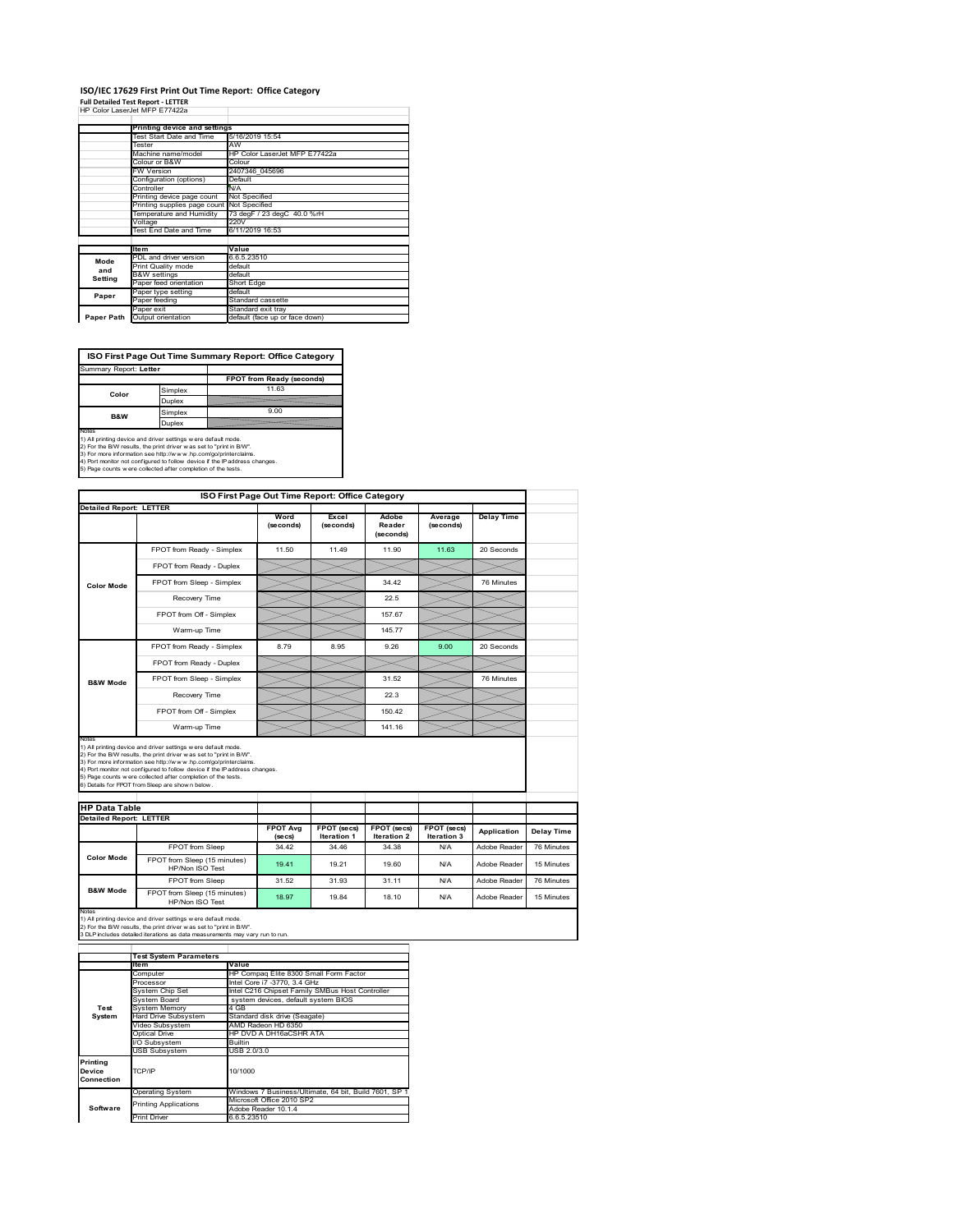# **ISO/IEC 17629 First Print Out Time Report: Office Category**

**Full Detailed Test Report ‐ A4** HP Color LaserJet MFP E77422a

|            | $\sim$ 0.00 0.00 0.000 0.000 0.000 0.000 0.000 0.000 0.000 0.000 0.000 0.000 0.000 0.000 0.000 0.000 0.000 0.000 0.000 0.000 0.000 0.000 0.000 0.000 0.000 0.000 0.000 0.000 0.000 0.000 0.000 0.000 0.000 0.000 0.000 0.000 0. |                                |  |  |
|------------|---------------------------------------------------------------------------------------------------------------------------------------------------------------------------------------------------------------------------------|--------------------------------|--|--|
|            | Printing device and settings                                                                                                                                                                                                    |                                |  |  |
|            | Test Start Date and Time                                                                                                                                                                                                        | 5/16/2019 15:54                |  |  |
|            |                                                                                                                                                                                                                                 |                                |  |  |
|            | Tester                                                                                                                                                                                                                          | AW                             |  |  |
|            | Machine name/model                                                                                                                                                                                                              | HP Color LaserJet MFP E77422a  |  |  |
|            | Colour or B&W                                                                                                                                                                                                                   | Colour                         |  |  |
|            | FW Version                                                                                                                                                                                                                      | 2407346 045696                 |  |  |
|            | Configuration (options)                                                                                                                                                                                                         | Default                        |  |  |
|            | Controller                                                                                                                                                                                                                      | N/A                            |  |  |
|            | Printing device page count                                                                                                                                                                                                      | Not Specified                  |  |  |
|            | Printing supplies page count Not Specified                                                                                                                                                                                      |                                |  |  |
|            | Temperature and Humidity                                                                                                                                                                                                        | 73 degF / 23 degC 40.0 %rH     |  |  |
|            | Voltage                                                                                                                                                                                                                         | 220V                           |  |  |
|            | Test End Date and Time                                                                                                                                                                                                          | 6/11/2019 16:53                |  |  |
|            |                                                                                                                                                                                                                                 |                                |  |  |
|            | <b>Item</b>                                                                                                                                                                                                                     | Value                          |  |  |
| Mode       | PDL and driver version                                                                                                                                                                                                          | 6.6.5.23510                    |  |  |
| and        | Print Quality mode                                                                                                                                                                                                              | default                        |  |  |
| Setting    | <b>B&amp;W</b> settings                                                                                                                                                                                                         | default                        |  |  |
|            | Paper feed orientation                                                                                                                                                                                                          | Short Edge                     |  |  |
| Paper      | Paper type setting                                                                                                                                                                                                              | default                        |  |  |
|            | Paper feeding                                                                                                                                                                                                                   | Standard cassette              |  |  |
|            | Paper exit                                                                                                                                                                                                                      | Standard exit tray             |  |  |
| Paper Path | Output orientation                                                                                                                                                                                                              | default (face up or face down) |  |  |

**ISO First Page Out Time Summary Report: Office Category**

| Summary Report: A4 |         |                           |
|--------------------|---------|---------------------------|
|                    |         | FPOT from Ready (seconds) |
| Colour             | Simplex | 11.64                     |
|                    | Duplex  |                           |
| B&W                | Simplex | 8.98                      |
| $\cdots$           | Duplex  |                           |

Notes<br>1) All printing device and driver settings were default mode.<br>2) For the BAV results, the print driver was set to "print in BAV".<br>3) For more information see http://www.hp.com/golprinterclaims.<br>4) Port monitor not co

|                                             |                                                                                                                                                                                                                                                                                                                                                                                                             | ISO First Page Out Time Report: Office Category |                                   |                                   |                            |                   |
|---------------------------------------------|-------------------------------------------------------------------------------------------------------------------------------------------------------------------------------------------------------------------------------------------------------------------------------------------------------------------------------------------------------------------------------------------------------------|-------------------------------------------------|-----------------------------------|-----------------------------------|----------------------------|-------------------|
| <b>Detailed Report: A4</b>                  |                                                                                                                                                                                                                                                                                                                                                                                                             | Word<br>(seconds)                               | Excel<br>(seconds)                | Adobe<br>Reader<br>(seconds)      | Average<br>(seconds)       | <b>Delay Time</b> |
|                                             | FPOT from Ready - Simplex                                                                                                                                                                                                                                                                                                                                                                                   | 11.31                                           | 11 44                             | 12 15                             | 11.64                      | 20 Seconds        |
|                                             | FPOT from Ready - Duplex                                                                                                                                                                                                                                                                                                                                                                                    |                                                 |                                   |                                   |                            |                   |
| <b>Color Mode</b>                           | FPOT from Sleep - Simplex                                                                                                                                                                                                                                                                                                                                                                                   |                                                 |                                   | 35.41                             |                            | 76 Minutes        |
|                                             | Recovery Time                                                                                                                                                                                                                                                                                                                                                                                               |                                                 |                                   | 23.3                              |                            |                   |
|                                             | FPOT from Off - Simplex                                                                                                                                                                                                                                                                                                                                                                                     |                                                 |                                   | 153 25                            |                            |                   |
|                                             | Warm-up Time                                                                                                                                                                                                                                                                                                                                                                                                |                                                 |                                   | 141.10                            |                            |                   |
|                                             | FPOT from Ready - Simplex                                                                                                                                                                                                                                                                                                                                                                                   | 8.78                                            | 8.94                              | 9.22                              | 8.98                       | 20 Seconds        |
|                                             | FPOT from Ready - Duplex                                                                                                                                                                                                                                                                                                                                                                                    |                                                 |                                   |                                   |                            |                   |
| <b>B&amp;W Mode</b>                         | FPOT from Sleep - Simplex                                                                                                                                                                                                                                                                                                                                                                                   |                                                 |                                   | 32.35                             |                            | 76 Minutes        |
|                                             | Recovery Time                                                                                                                                                                                                                                                                                                                                                                                               |                                                 |                                   | 23.1                              |                            |                   |
|                                             |                                                                                                                                                                                                                                                                                                                                                                                                             |                                                 |                                   |                                   |                            |                   |
|                                             | FPOT from Off - Simplex                                                                                                                                                                                                                                                                                                                                                                                     |                                                 |                                   | 152.33                            |                            |                   |
| Notes                                       | Warm-up Time                                                                                                                                                                                                                                                                                                                                                                                                |                                                 |                                   | 143.11                            |                            |                   |
| <b>HP Data Table</b><br>Detailed Report: A4 | 1) All printing device and driver settings w ere default mode.<br>2) For the B/W results, the print driver was set to "print in B/W".<br>3) For more information see http://www.hp.com/go/printerclaims.<br>4) Port monitor not configured to follow device if the IP address changes.<br>5) Page counts w ere collected after completion of the tests.<br>6) Details for FPOT from Sleep are show n below. | <b>FPOT Avg</b><br>(se cs)                      | <b>FPOT</b> (secs)<br>Iteration 1 | <b>FPOT</b> (secs)<br>Iteration 2 | FPOT (secs)<br>Iteration 3 | Application       |
|                                             | FPOT from Sleep                                                                                                                                                                                                                                                                                                                                                                                             | 35.41                                           | 35.91                             | 34.90                             | N/A                        | Adobe Reader      |
| <b>Color Mode</b>                           | FPOT from Sleep (15 minutes)<br>HP/Non ISO Test                                                                                                                                                                                                                                                                                                                                                             | 24.27                                           | 24.31                             | 24.23                             | N/A                        | Adobe Reader      |
| <b>B&amp;W Mode</b>                         | FPOT from Sleep                                                                                                                                                                                                                                                                                                                                                                                             | 32.35                                           | 32.54                             | 32.15                             | N/A                        | Adobe Reader      |

|            | <b>Test System Parameters</b>                         |                                                       |  |  |
|------------|-------------------------------------------------------|-------------------------------------------------------|--|--|
|            | <b>Item</b>                                           | Value                                                 |  |  |
|            | Computer                                              | HP Compag Elite 8300 Small Form Factor                |  |  |
|            | Processor                                             | Intel Core i7 -3770, 3.4 GHz                          |  |  |
|            | System Chip Set                                       | Intel C216 Chipset Family SMBus Host Controller       |  |  |
|            | System Board                                          | system devices, default system BIOS                   |  |  |
| Test       | <b>System Memory</b>                                  | 4 GB                                                  |  |  |
| System     | Hard Drive Subsystem<br>Standard disk drive (Seagate) |                                                       |  |  |
|            | Video Subsystem                                       | AMD Radeon HD 6350                                    |  |  |
|            | Optical Drive                                         | HP DVD A DH16aCSHR ATA                                |  |  |
|            | I/O Subsystem                                         | <b>Builtin</b>                                        |  |  |
|            | <b>USB Subsystem</b>                                  | USB 2.0/3.0                                           |  |  |
| Printing   |                                                       |                                                       |  |  |
| Device     | TCP/IP                                                | 10/1000                                               |  |  |
| Connection |                                                       |                                                       |  |  |
|            |                                                       | Windows 7 Business/Ultimate, 64 bit, Build 7601, SP 1 |  |  |
|            | <b>Operating System</b>                               |                                                       |  |  |
|            | <b>Printing Applications</b>                          | Microsoft Office 2010 SP2                             |  |  |
| Software   |                                                       | Adobe Reader 10.1.4                                   |  |  |
|            | <b>Print Driver</b>                                   | 6.6.5.23510                                           |  |  |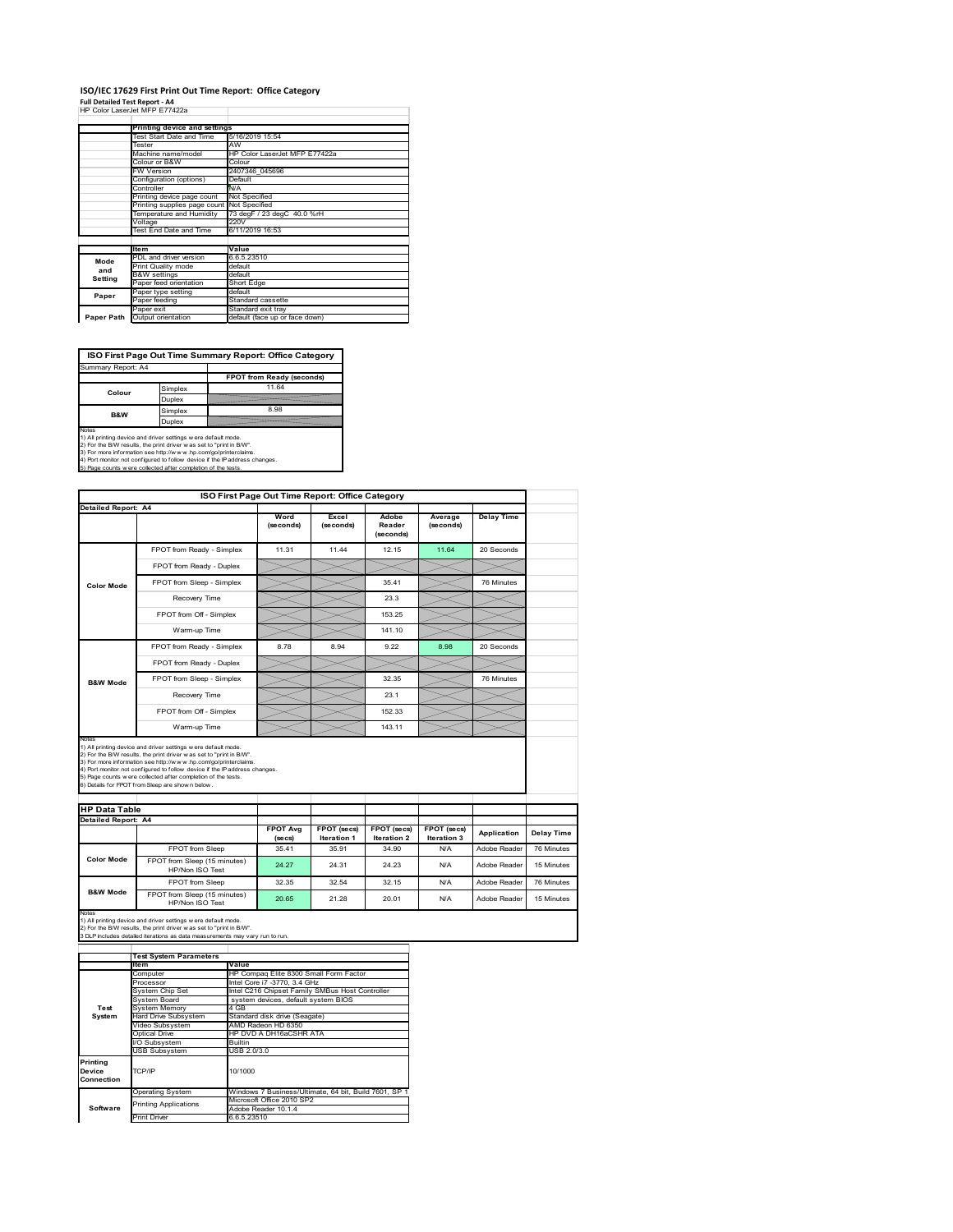### **ISO/IEC 29183 Copy Productivity Report**

**Full Detailed Test Report ‐ LETTER**

|           | HP Color LaserJet MFP E77422a            |                                                         |
|-----------|------------------------------------------|---------------------------------------------------------|
|           |                                          |                                                         |
|           | <b>Machine Setup Information</b>         |                                                         |
|           | Test Start Date and Time 5/30/2019 11:14 |                                                         |
|           | Tester AW                                |                                                         |
|           |                                          | Machine name/model HP Color LaserJet MFP E77422a        |
|           | Colour or B&W Colour                     |                                                         |
|           |                                          | FW Version 2407346 045696                               |
|           | Configuration (options) Not Specified    |                                                         |
|           |                                          | Temperature and Humidity 73 degF / 23 degC 40.0 %rH     |
|           | Test End Date and Time: 6/5/2019 13:33   |                                                         |
|           |                                          |                                                         |
|           | Pre-set Item                             | <b>Pre-set Value</b>                                    |
|           | Output Resolution Default                |                                                         |
|           | Output Quality Default                   |                                                         |
| Mode      |                                          | Copying Mode Colour for Colour and B&W for B&W          |
|           | Auto Density Adjustment Default          |                                                         |
|           |                                          | Collating function Set in Control Panel                 |
| Paper     | Paper Sending Direction Default          |                                                         |
|           | Paper Type Setting Default               |                                                         |
| Paper     | Paper Feeding Tray 2                     |                                                         |
| Path      | Paper Exit Default                       |                                                         |
|           |                                          | Face Up Exit Default (face down)                        |
|           | <b>Fixing Capability Default</b>         |                                                         |
| Temporary | Image Quality Stability Default          |                                                         |
| Stop      | Capacity of Paper Default                |                                                         |
|           | Others None                              |                                                         |
|           |                                          |                                                         |
|           | Paper Manufacturer HP / Xerox            |                                                         |
| Paper     |                                          | Paper Weight 20lb / 75 g/m2                             |
|           | Paper Size Letter / A4                   |                                                         |
|           |                                          | Paper type/name HP Multipurpose Ultra White / HP Office |

| Summary Report: Letter |              |             |
|------------------------|--------------|-------------|
|                        |              |             |
|                        | <b>sFCOT</b> | sESAT (ipm) |
| Color                  | 9.45         | 22 14       |
| B&W                    | 7.56         | 22.12       |
| <b>Notes</b>           |              |             |

Notes<br>First Copy Out and Copy Speed measured using ISO/IEC 29183, excludes first set of test<br>documents. For more information see http://www..hp.com/go/printerclaims. Exact speed varies

depending on the system configuration and document.<br>Only Target A w as used, all test documents have the same Saturated throughput. Reference<br>ISO/IEC29183:2010 Clause 5, Sections 5.3.1 and 5.3.2

| Detailed Report: LETTER |               |              |       |             |                |             |
|-------------------------|---------------|--------------|-------|-------------|----------------|-------------|
|                         | <b>Target</b> | sFCOT (secs) |       | sEFTP (ipm) |                | sESAT (ipm) |
|                         |               |              | 1copy | 1copy+30sec | 1copy+4minutes |             |
|                         | A             | 9.45         | 6.35  | 17.72       | 21.36          | 22.14       |
|                         |               |              |       | 13 sets     | 90 sets        |             |
|                         | B             |              |       |             |                |             |
|                         |               |              |       |             |                |             |
| Color                   | C             |              |       |             |                |             |
|                         | D             |              |       |             |                |             |
|                         |               |              |       |             |                |             |
|                         | Average       | 9.45         | 6.35  | 17.72       | 21.36          | 22.14       |
|                         | A             | 7.56         | 7.93  | 18.58       | 21.53          | 22.12       |
|                         |               |              |       | 13 sets     | 91 sets        |             |
|                         | B             |              |       |             |                |             |
|                         |               |              |       |             |                |             |
| B&W                     | C             |              |       |             |                |             |
|                         | D             |              |       |             |                |             |
|                         | Average       | 7.56         | 7.93  | 18.58       | 21.53          | 22.12       |

### Notes

First Copy Out and Copy Speed measured using ISO/IEC 29183, excludes first set of test documents. For more information see<br>http://w w w.hp.com/go/printerclaims. Exact speed varies depending on the system configuration and 5.3.1 and 5.3.2